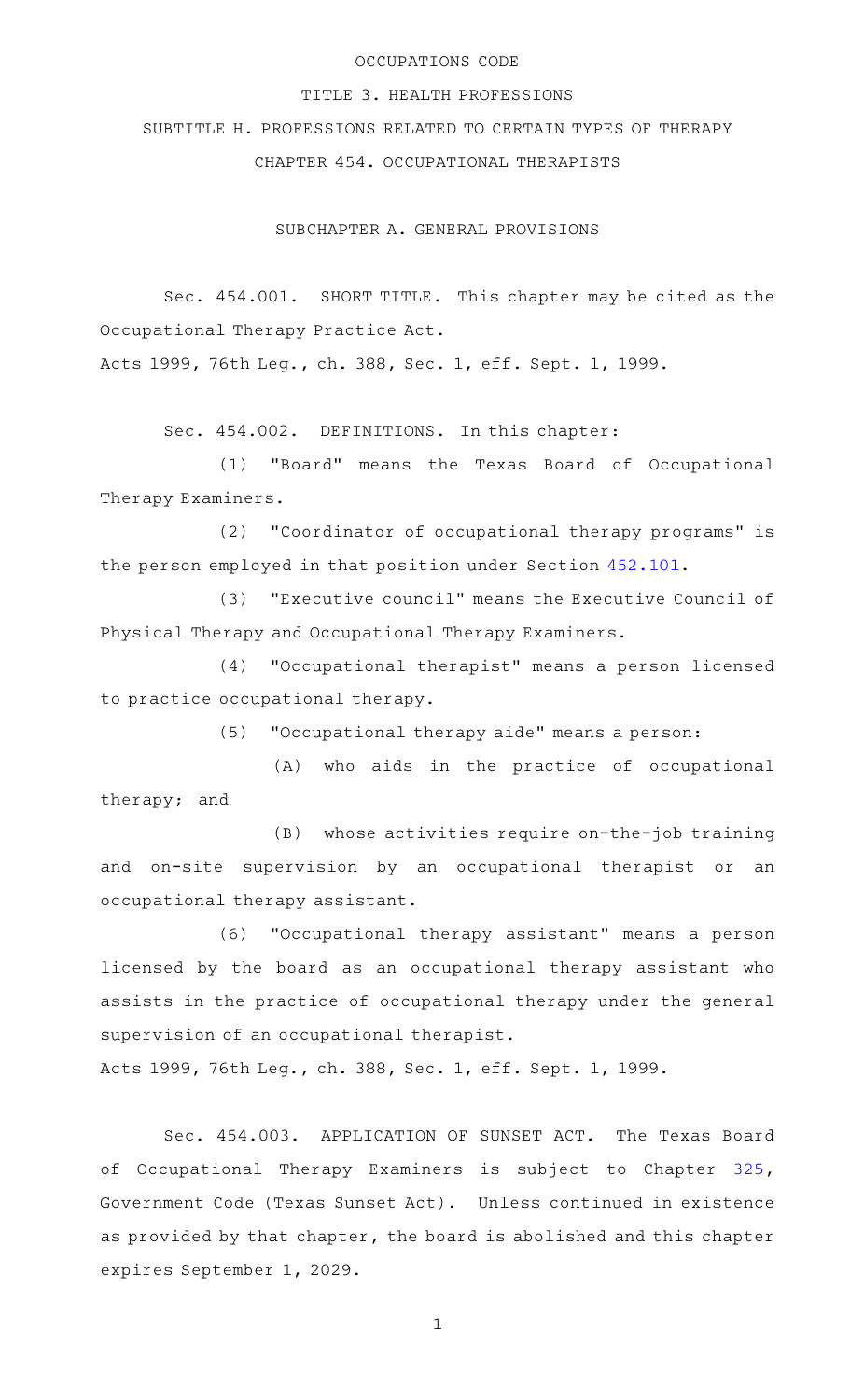Acts 1999, 76th Leg., ch. 388, Sec. 1, eff. Sept. 1, 1999. Amended by Acts 2003, 78th Leg., ch. 1112, Sec. 3.08, eff. Sept. 1, 2003. Amended by:

Acts 2007, 80th Leg., R.S., Ch. 928 (H.B. [3249\)](http://www.legis.state.tx.us/tlodocs/80R/billtext/html/HB03249F.HTM), Sec. 4.07, eff. June 15, 2007.

Acts 2011, 82nd Leg., R.S., Ch. 1232 (S.B. [652\)](http://www.legis.state.tx.us/tlodocs/82R/billtext/html/SB00652F.HTM), Sec. 3.09, eff. June 17, 2011.

Acts 2017, 85th Leg., R.S., Ch. 535 (S.B. [317](http://www.legis.state.tx.us/tlodocs/85R/billtext/html/SB00317F.HTM)), Sec. 4.01, eff. September 1, 2017.

Sec. 454.004. CONFLICT WITH OTHER LAW. To the extent of any conflict between this chapter and Chapter [452,](https://statutes.capitol.texas.gov/GetStatute.aspx?Code=OC&Value=452) Chapter [452](https://statutes.capitol.texas.gov/GetStatute.aspx?Code=OC&Value=452) controls.

Acts 1999, 76th Leg., ch. 388, Sec. 1, eff. Sept. 1, 1999.

Sec. 454.005. APPLICABILITY. (a) This chapter does not apply to a holder of a license issued by another state agency who is performing health care services within the scope of the applicable licensing act.

(b) The licensing provisions of this chapter do not apply to:

(1) an occupational therapy aide assisting a license holder under this chapter;

(2) a person engaged in a course of study leading to a degree or certificate in occupational therapy at an accredited or approved educational program if:

(A) the activities and services constitute a part of a supervised course of study; and

(B) the person is designated by a title that clearly indicates the person 's status as a student or trainee;

(3) a person fulfilling the supervised field work experience requirements of Section [454.203](https://statutes.capitol.texas.gov/GetStatute.aspx?Code=OC&Value=454.203), if those activities and services constitute a part of the experience necessary to meet the requirement of that section;

(4) an occupational therapist performing a special project in patient care while working toward an advanced degree from an accredited college or university;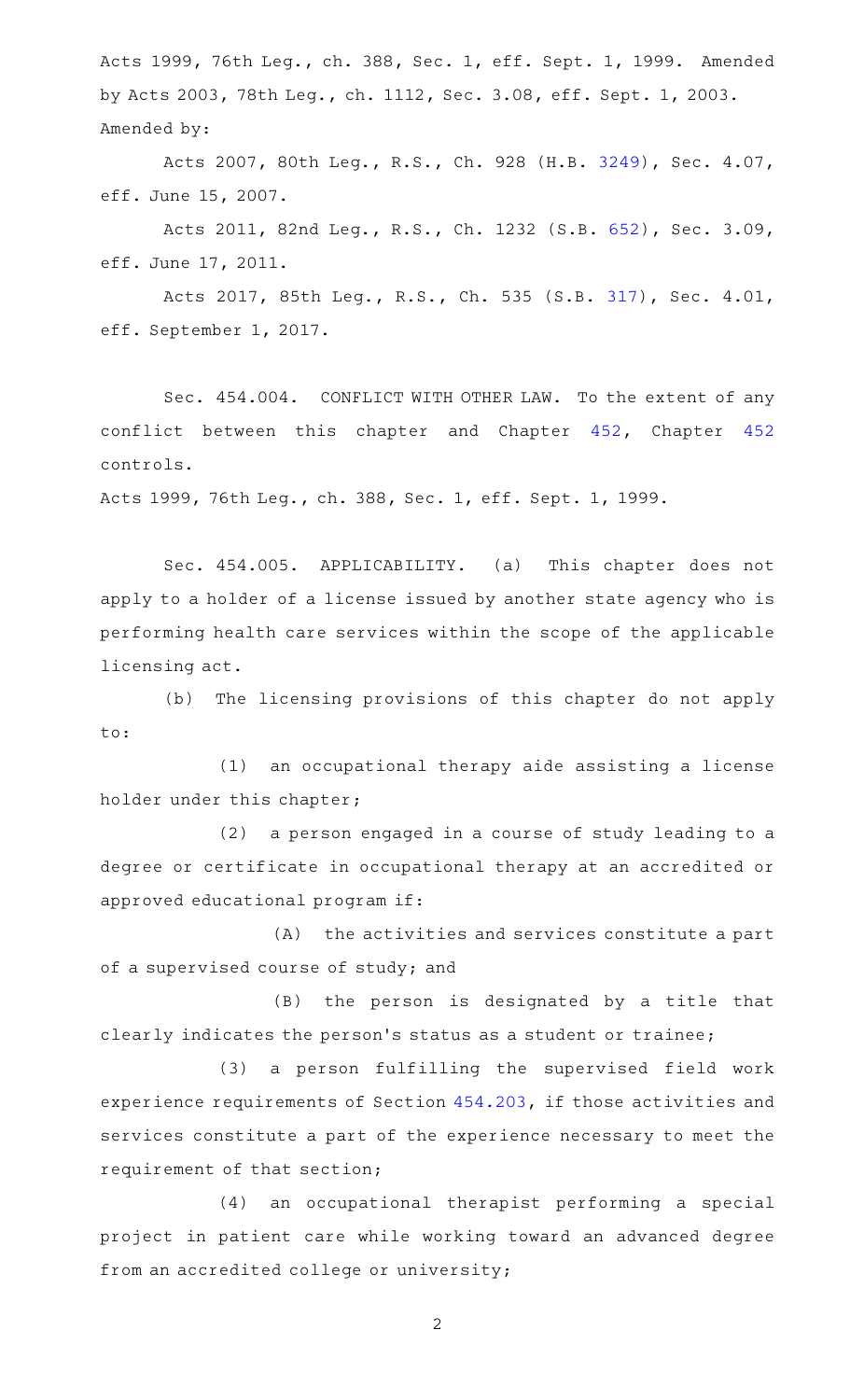(5) an occupational therapist or occupational therapy assistant who does not live in this state and who:

(A) is licensed by another state or who meets the requirements for certification established by the National Board for Certification in Occupational Therapy as an occupational therapist registered (OTR) or a certified occupational therapy assistant (COTA); and

(B) comes into this state for not more than four consecutive months to:

(i) provide or attend an educational activity;

(ii) assist in a case of medical emergency;

or

(iii) engage in a special occupational therapy project; or

(6) a qualified and properly trained person acting under a physician's supervision under Section [157.001](https://statutes.capitol.texas.gov/GetStatute.aspx?Code=OC&Value=157.001). Acts 1999, 76th Leg., ch. 388, Sec. 1, eff. Sept. 1, 1999.

Amended by:

Acts 2017, 85th Leg., R.S., Ch. 535 (S.B. [317](http://www.legis.state.tx.us/tlodocs/85R/billtext/html/SB00317F.HTM)), Sec. 4.02, eff. September 1, 2017.

Sec. 454.006. PRACTICE OF OCCUPATIONAL THERAPY. (a) In this section, "diagnosis" means the identification of a disease from its symptoms.

(b) A person practices occupational therapy if the person:

(1) evaluates or treats a person whose ability to perform the tasks of living is threatened or impaired by developmental deficits, the aging process, environmental deprivation, sensory impairment, physical injury or illness, or psychological or social dysfunction;

(2) uses therapeutic goal-directed activities to:

(A) evaluate, prevent, or correct physical or emotional dysfunction; or

 $(B)$  maximize function in a person's life; or

(3) applies therapeutic goal-directed activities in treating patients on an individual basis, in groups, or through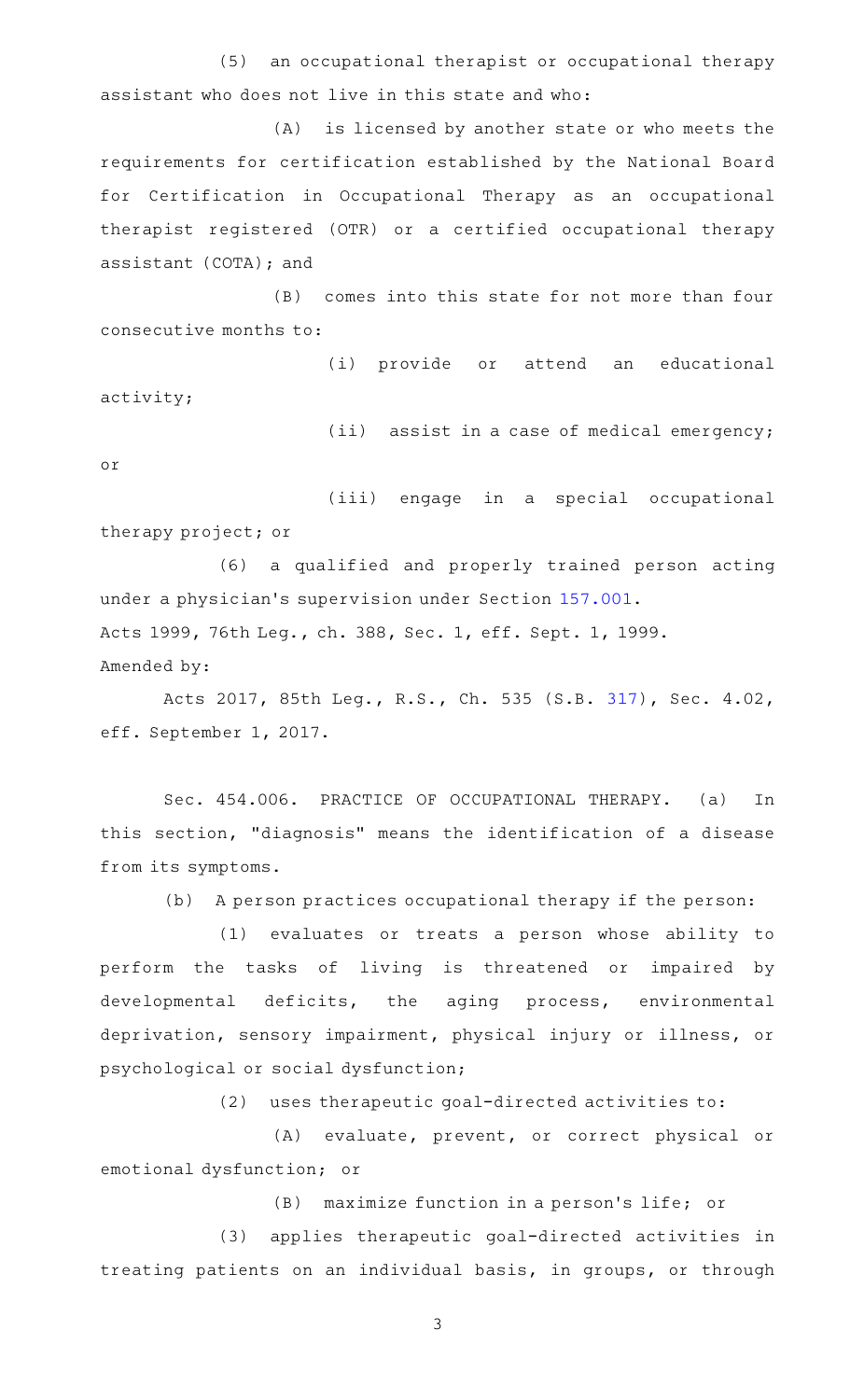social systems, by means of direct or monitored treatment or consultation.

(c) The practice of occupational therapy does not include diagnosis or psychological services of the type typically performed by a licensed psychologist.

Acts 1999, 76th Leg., ch. 388, Sec. 1, eff. Sept. 1, 1999.

Sec. 454.007. USE OF TITLE OF DOCTOR. An occupational therapist or occupational therapy assistant may not use the abbreviation "Dr.," the word "Doctor," or any suffix or affix indicating or implying that the person is a physician. Acts 1999, 76th Leg., ch. 388, Sec. 1, eff. Sept. 1, 1999.

#### SUBCHAPTER B. TEXAS BOARD OF OCCUPATIONAL THERAPY EXAMINERS

Sec. 454.051. BOARD MEMBERSHIP. (a) The Texas Board of Occupational Therapy Examiners consists of nine members appointed by the governor with the advice and consent of the senate as follows:

(1) four occupational therapist members who have practiced occupational therapy for at least the three years preceding appointment to the board;

(2) two occupational therapy assistant members, each of whom has practiced as an occupational therapy assistant for at least the three years preceding appointment to the board; and

(3) three members who represent the public and who are not occupational therapists.

(b) Appointments to the board shall be made without regard to the race, creed, sex, religion, or national origin of the appointee.

Acts 1999, 76th Leg., ch. 388, Sec. 1, eff. Sept. 1, 1999. Amended by Acts 2001, 77th Leg., ch. 1420, Sec. 14.211(a), eff. Sept. 1, 2001.

Sec. 454.052. PUBLIC MEMBER ELIGIBILITY. A person is not eligible for appointment as a public member of the board if the person or the person 's spouse: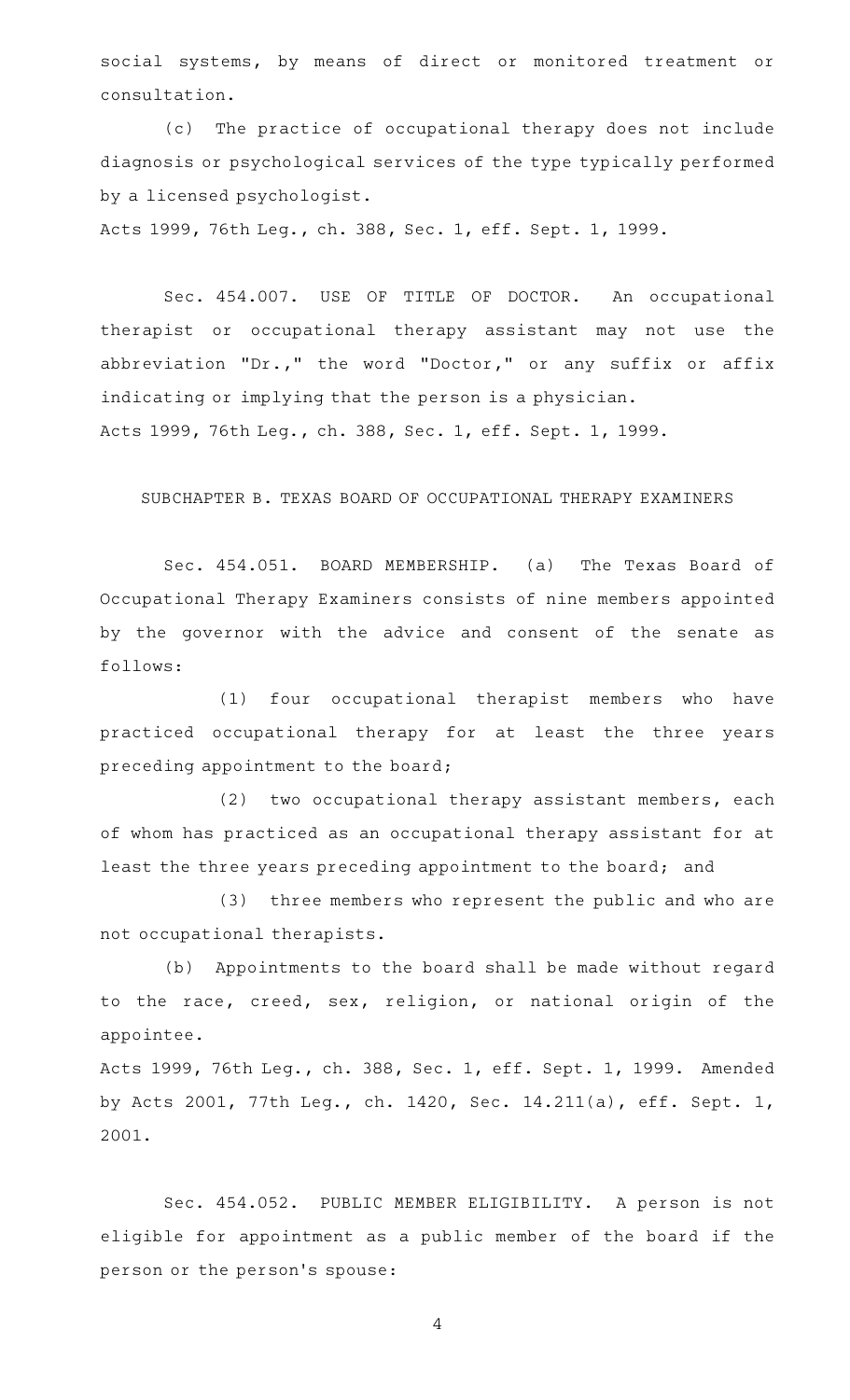(1) is registered, certified, or licensed by an occupational regulatory agency in the field of health care;

(2) is employed by or participates in the management of a business entity or other organization regulated by the executive council or the board or that receives funds from the executive council or the board;

(3) owns or controls, directly or indirectly, more than a 10 percent interest in a business entity or other organization regulated by the executive council or the board or that receives funds from the executive council or the board; or

(4) uses or receives a substantial amount of tangible goods, services, or funds from the executive council or the board, other than compensation or reimbursement authorized by law for executive council or board membership, attendance, or expenses. Acts 1999, 76th Leg., ch. 388, Sec. 1, eff. Sept. 1, 1999.

Sec. 454.053. MEMBERSHIP RESTRICTIONS. (a) In this section, "Texas trade association" means a cooperative and voluntarily joined statewide association of business or professional competitors in this state designed to assist its members and its industry or profession in dealing with mutual business or professional problems and in promoting their common interest.

 $(b)$  A person may not be a member of the board if:

 $(1)$  the person is an officer, employee, or paid consultant of a Texas trade association in the field of health care; or

 $(2)$  the person's spouse is an officer, manager, or paid consultant of a Texas trade association in the field of health care.

(c) A person may not be a member of the board if the person is required to register as a lobbyist under Chapter [305](https://statutes.capitol.texas.gov/GetStatute.aspx?Code=GV&Value=305), Government Code, because of the person's activities for compensation on behalf of a profession related to the operation of the executive council or the board.

Acts 1999, 76th Leg., ch. 388, Sec. 1, eff. Sept. 1, 1999. Amended by:

Acts 2017, 85th Leg., R.S., Ch. 535 (S.B. [317](http://www.legis.state.tx.us/tlodocs/85R/billtext/html/SB00317F.HTM)), Sec. 4.03,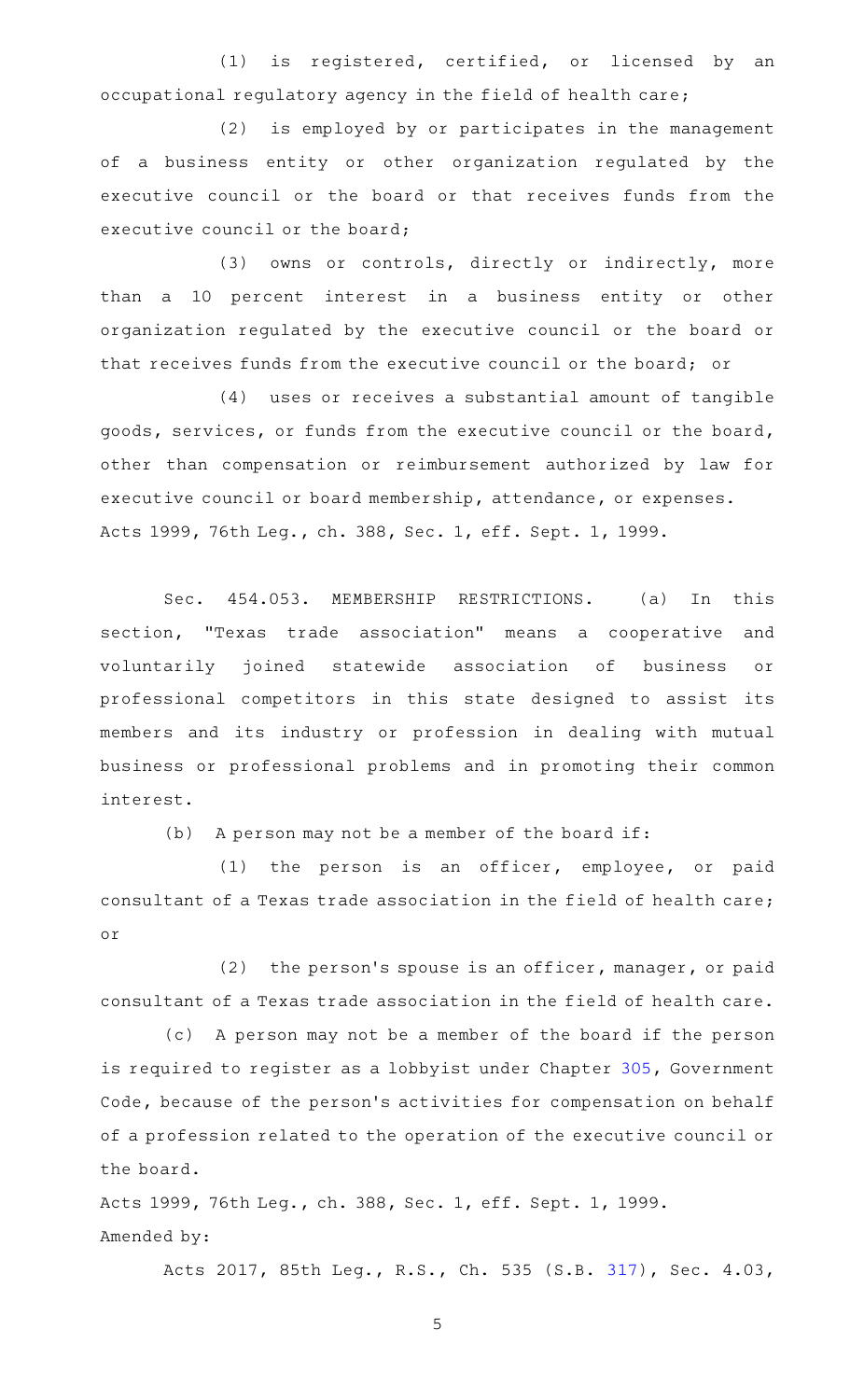eff. September 1, 2017.

Sec. 454.054. TERMS; VACANCY. (a) Members of the board serve staggered six-year terms, with the terms of two members licensed under this chapter and one member who represents the public expiring on February 1 of each odd-numbered year.

(b) If a vacancy occurs during a member's term, the governor shall appoint a replacement to fill the unexpired term. Acts 1999, 76th Leg., ch. 388, Sec. 1, eff. Sept. 1, 1999. Amended by Acts 2001, 77th Leg., ch. 1420, Sec. 14.211(b), eff. Sept. 1, 2001.

Sec. 454.055. GROUNDS FOR REMOVAL. (a) It is a ground for removal from the board that a member:

(1) does not have at the time of taking office the qualifications required by Section [454.051\(](https://statutes.capitol.texas.gov/GetStatute.aspx?Code=OC&Value=454.051)a);

(2) does not maintain during service on the board the qualifications required by Section [454.051\(](https://statutes.capitol.texas.gov/GetStatute.aspx?Code=OC&Value=454.051)a);

(3) is ineligible for membership under Section [454.052](https://statutes.capitol.texas.gov/GetStatute.aspx?Code=OC&Value=454.052) or [454.053;](https://statutes.capitol.texas.gov/GetStatute.aspx?Code=OC&Value=454.053)

(4) cannot, because of illness or disability, discharge the member 's duties for a substantial part of the member 's term; or

(5) is absent from more than half of the regularly scheduled board meetings that the member is eligible to attend during a calendar year without an excuse approved by a majority vote of the board.

(b) The validity of an action of the board is not affected by the fact that it is taken when a ground for removal of a board member exists.

(c) If the coordinator of occupational therapy programs has knowledge that a potential ground for removal exists, the coordinator shall notify the presiding officer of the board of the potential ground. The presiding officer shall then notify the governor and the attorney general that a potential ground for removal exists. If the potential ground for removal involves the presiding officer, the coordinator shall notify the next highest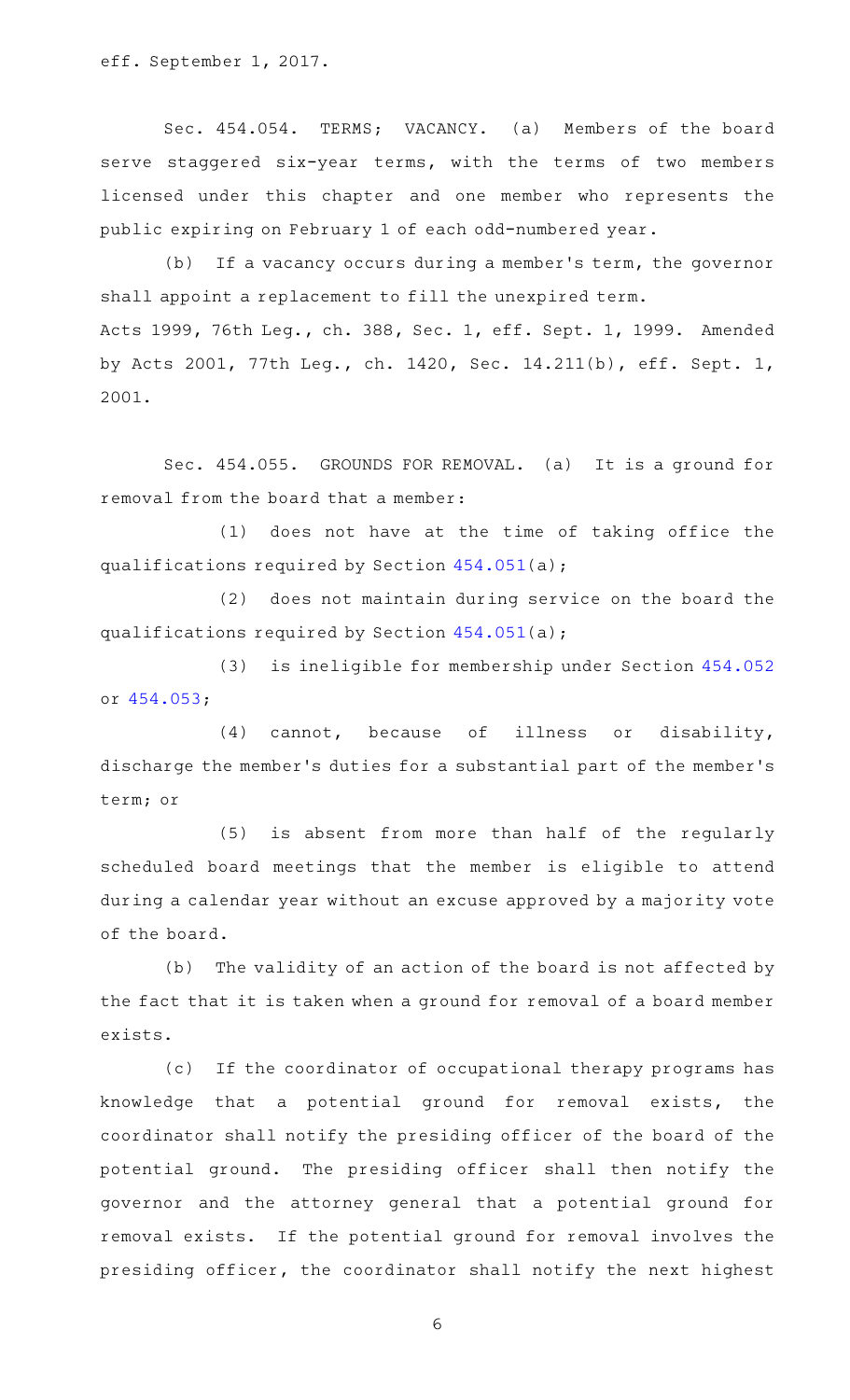ranking officer of the board, who shall then notify the governor and the attorney general that a potential ground for removal exists. Acts 1999, 76th Leg., ch. 388, Sec. 1, eff. Sept. 1, 1999. Amended by:

Acts 2017, 85th Leg., R.S., Ch. 535 (S.B. [317](http://www.legis.state.tx.us/tlodocs/85R/billtext/html/SB00317F.HTM)), Sec. 4.04, eff. September 1, 2017.

Sec. 454.056. PER DIEM; REIMBURSEMENT. (a) A member of the board is entitled to a per diem as set by the General Appropriations Act for each day the member engages in board business.

(b) A member may receive reimbursement for meals, lodging, and transportation expenses as provided by the General Appropriations Act.

Acts 1999, 76th Leg., ch. 388, Sec. 1, eff. Sept. 1, 1999. Amended by Acts 2001, 77th Leg., ch. 1420, Sec. 14.212(a), eff. Sept. 1, 2001.

Sec. 454.057. OFFICERS. (a) The governor shall designate a member of the board as the presiding officer of the board to serve in that capacity at the pleasure of the governor.

(b) After the appointment of members every two years, the members of the board shall elect from among its members a secretary and other officers required to conduct the business of the board. Acts 1999, 76th Leg., ch. 388, Sec. 1, eff. Sept. 1, 1999. Amended by:

Acts 2017, 85th Leg., R.S., Ch. 535 (S.B. [317](http://www.legis.state.tx.us/tlodocs/85R/billtext/html/SB00317F.HTM)), Sec. 4.05, eff. September 1, 2017.

Sec. 454.058. MEETINGS. (a) The board shall hold at least two regular meetings each year.

(b) Additional meetings may be held on the call of the presiding officer or on the written request of three members of the board.

(c) The coordinator of occupational therapy programs shall keep a record of each meeting of the board. The record must be open to public inspection at all times.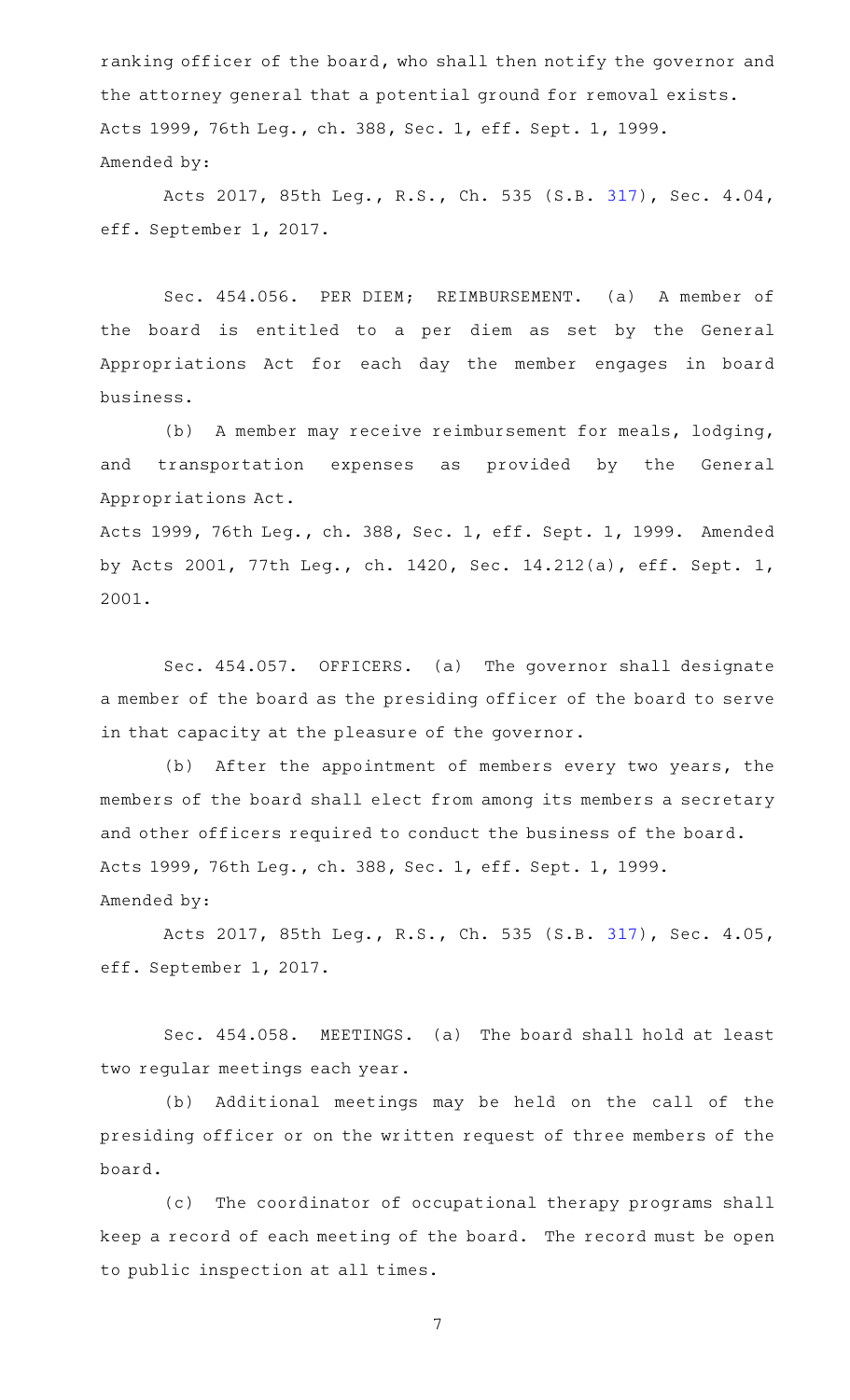Acts 1999, 76th Leg., ch. 388, Sec. 1, eff. Sept. 1, 1999.

Sec. 454.059. TRAINING. (a) A person who is appointed to and qualifies for office as a member of the board may not vote, deliberate, or be counted as a member in attendance at a meeting of the board until the person completes a training program that complies with this section.

(b) The training program must provide the person with information regarding:

(1) the law governing board and executive council operations;

(2) the programs, functions, rules, and budgets of the board and executive council;

(3) the scope of and limitations on the rulemaking authority of the board and executive council;

 $(4)$  the types of board and executive council rules, interpretations, and enforcement actions that may implicate federal antitrust law by limiting competition or impacting prices charged by persons engaged in a profession or business regulated by the board, including rules, interpretations, and enforcement actions that:

(A) regulate the scope of practice of persons engaged in a profession or business regulated by the board;

(B) restrict advertising by persons engaged in a profession or business regulated by the board;

(C) affect the price of goods or services provided by persons engaged in a profession or business regulated by the board; or

(D) restrict participation in a profession or business regulated by the board;

(5) the results of the most recent formal audit of the board and executive council;

 $(6)$  the requirements of:

(A) laws relating to open meetings, public information, administrative procedure, and disclosure of conflicts of interest; and

(B) other laws applicable to members of the board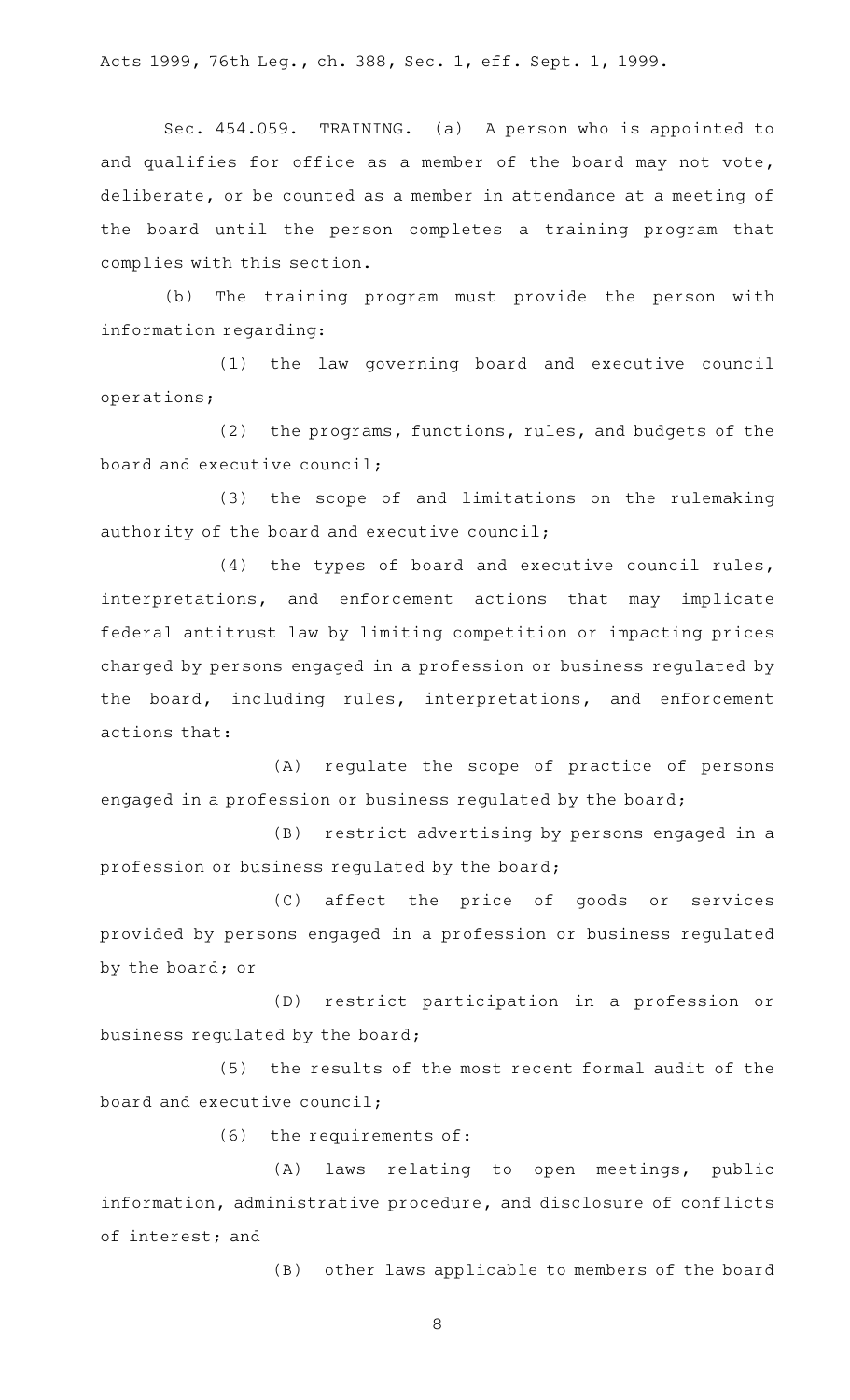in performing their duties; and

(7) any applicable ethics policies adopted by the board or the Texas Ethics Commission.

(c)AAA person appointed to the board is entitled to reimbursement, as provided by the General Appropriations Act, for the travel expenses incurred in attending the training program regardless of whether the person 's attendance at the program occurs before or after the person qualifies for office.

(d) The director of the executive council shall create a training manual that includes the information required by Subsection (b). The director shall distribute a copy of the training manual annually to each board member. On receipt of the training manual, each board member shall sign and submit to the director a statement acknowledging receipt of the training manual. Acts 1999, 76th Leg., ch. 388, Sec. 1, eff. Sept. 1, 1999. Amended by:

Acts 2017, 85th Leg., R.S., Ch. 535 (S.B. [317](http://www.legis.state.tx.us/tlodocs/85R/billtext/html/SB00317F.HTM)), Sec. 4.06, eff. September 1, 2017.

Sec. 454.060. CIVIL LIABILITY. A member of the board is not liable in a civil action for an act performed in good faith while performing duties as a board member. Acts 1999, 76th Leg., ch. 388, Sec. 1, eff. Sept. 1, 1999.

# SUBCHAPTER C. POWERS AND DUTIES

Sec. 454.101. GENERAL POWERS AND DUTIES. Except as provided by Chapter [452](https://statutes.capitol.texas.gov/GetStatute.aspx?Code=OC&Value=452), the board shall administer and enforce this chapter.

Acts 1999, 76th Leg., ch. 388, Sec. 1, eff. Sept. 1, 1999.

Sec. 454.102. RULES. The board shall adopt rules consistent with this chapter to carry out its duties in administering this chapter.

Acts 1999, 76th Leg., ch. 388, Sec. 1, eff. Sept. 1, 1999.

Sec. 454.103. RULES REGARDING ADVERTISING OR COMPETITIVE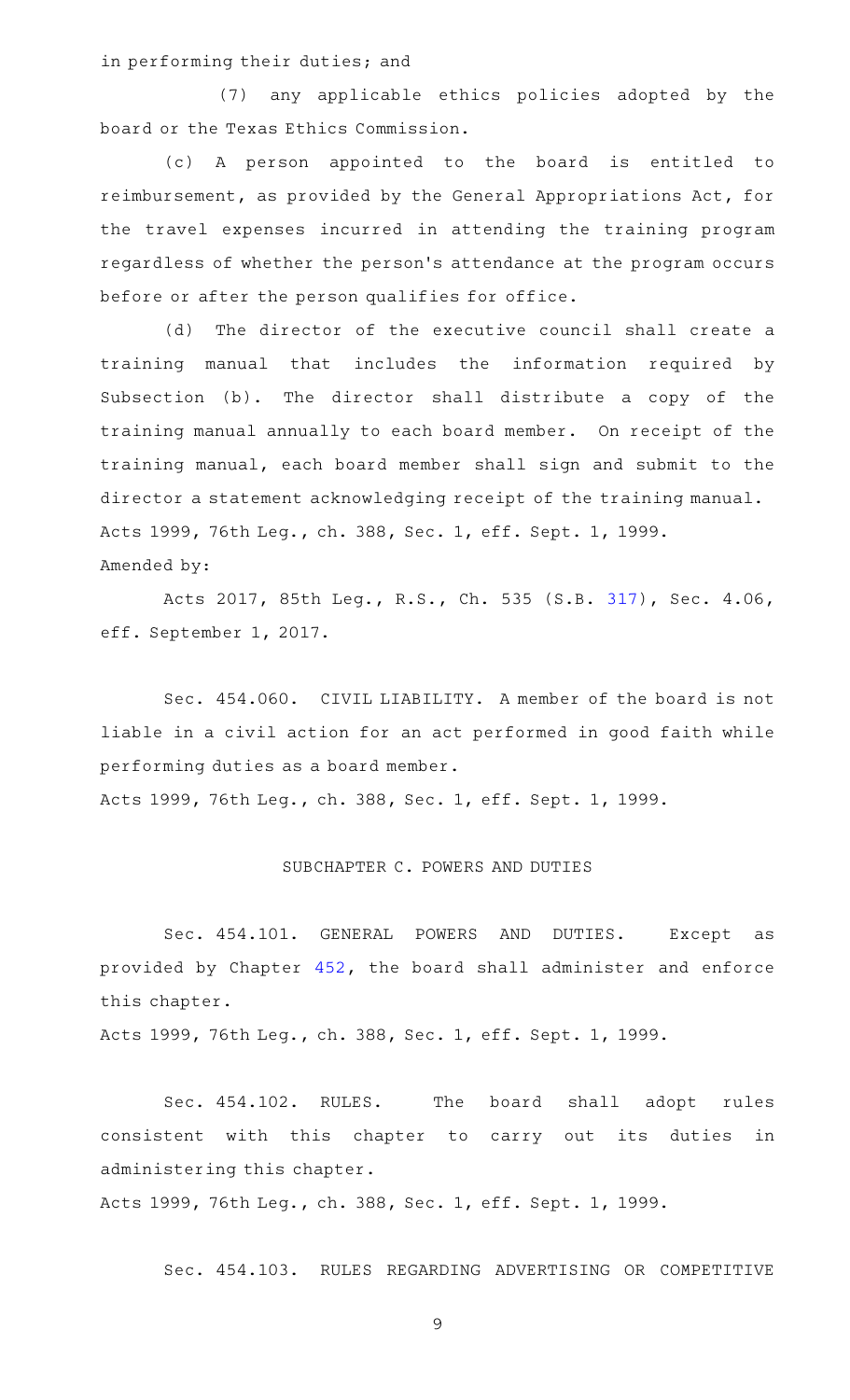BIDDING. (a) The board may not adopt rules restricting advertising or competitive bidding by a person regulated by the board except to prohibit false, misleading, or deceptive practices by the person.

(b) The board may not include in rules to prohibit false, misleading, or deceptive practices by a person regulated by the board a rule that:

 $(1)$  restricts the use of any medium for advertising;

(2) restricts the person's personal appearance or use of the person's voice in an advertisement;

(3) relates to the size or duration of an advertisement by the person; or

(4) restricts the person's advertisement under a trade name.

Acts 1999, 76th Leg., ch. 388, Sec. 1, eff. Sept. 1, 1999.

Sec. 454.104. FEES. (a) The board may recommend to the executive council reasonable and necessary fees for licenses issued or services performed under this chapter that in the aggregate provide sufficient revenue to cover the cost of administering this chapter.

(b) The board may not recommend to the executive council a fee that existed on September 1, 1993, for an amount less than the amount of the fee on that date.

Acts 1999, 76th Leg., ch. 388, Sec. 1, eff. Sept. 1, 1999.

Sec. 454.105. EMPLOYEES; DIVISION OF RESPONSIBILITIES. (a) The board may request the executive council to assign administrative and clerical employees as necessary to carry out the board 's functions.

(b) The board shall develop and implement policies that clearly separate the policymaking responsibilities of the board and the management responsibilities of the director and staff of the executive council.

Acts 1999, 76th Leg., ch. 388, Sec. 1, eff. Sept. 1, 1999. Amended by:

Acts 2017, 85th Leg., R.S., Ch. 535 (S.B. [317](http://www.legis.state.tx.us/tlodocs/85R/billtext/html/SB00317F.HTM)), Sec. 4.07, eff. September 1, 2017.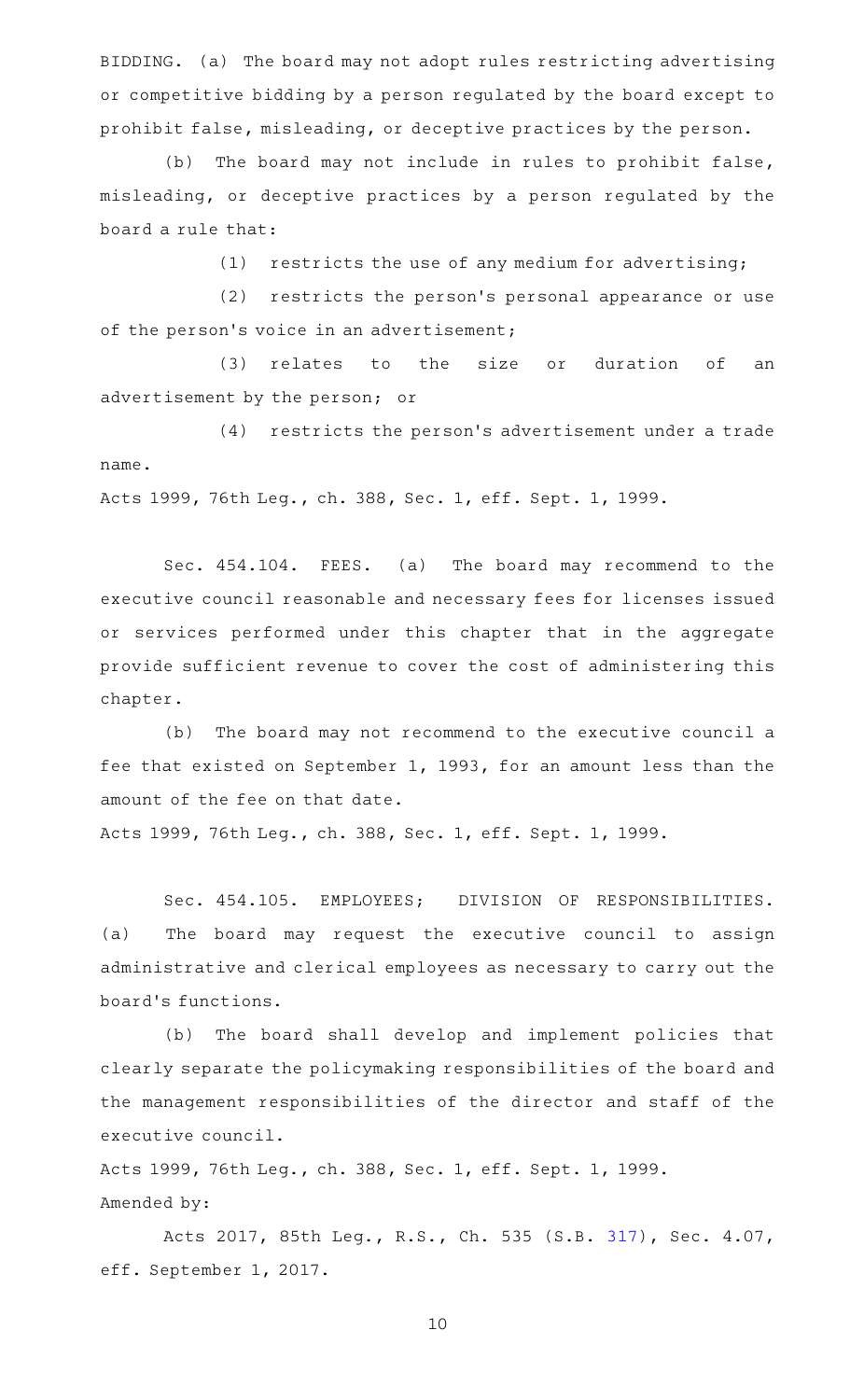Sec. 454.106. LIST OF LICENSE HOLDERS. (a) The coordinator of occupational therapy programs shall maintain a list of the names of each person licensed under this chapter.

(b) The list shall be open to public inspection at all times.

(c) On March 1 of each year, the coordinator of occupational therapy programs shall transmit an official copy of the list to the executive council.

(d) A certified copy of the list is admissible as evidence in a court of this state.

Acts 1999, 76th Leg., ch. 388, Sec. 1, eff. Sept. 1, 1999. Amended by Acts 2001, 77th Leg., ch. 1420, Sec. 14.213(a), eff. Sept. 1, 2001.

Sec. 454.1061. PLACE OF EMPLOYMENT. The board may require that a license holder provide current information in a readily accessible and usable format regarding the license holder 's current place of employment as an occupational therapist or occupational therapy assistant.

Added by Acts 2017, 85th Leg., R.S., Ch. 535 (S.B. [317](http://www.legis.state.tx.us/tlodocs/85R/billtext/html/SB00317F.HTM)), Sec. 4.08, eff. September 1, 2019.

Sec. 454.107. BOARD DUTIES REGARDING COMPLAINTS. (a) The board by rule shall:

(1) adopt a form to standardize information concerning complaints made to the board; and

(2) prescribe information to be provided to a person when the person files a complaint with the board.

(b) The board shall provide reasonable assistance to a person who wishes to file a complaint.

Acts 1999, 76th Leg., ch. 388, Sec. 1, eff. Sept. 1, 1999.

Sec. 454.108. NEGOTIATED RULEMAKING; ALTERNATIVE DISPUTE RESOLUTION. (a) The board shall develop a policy to encourage the use of:

(1) negotiated rulemaking under Chapter [2008](https://statutes.capitol.texas.gov/GetStatute.aspx?Code=GV&Value=2008),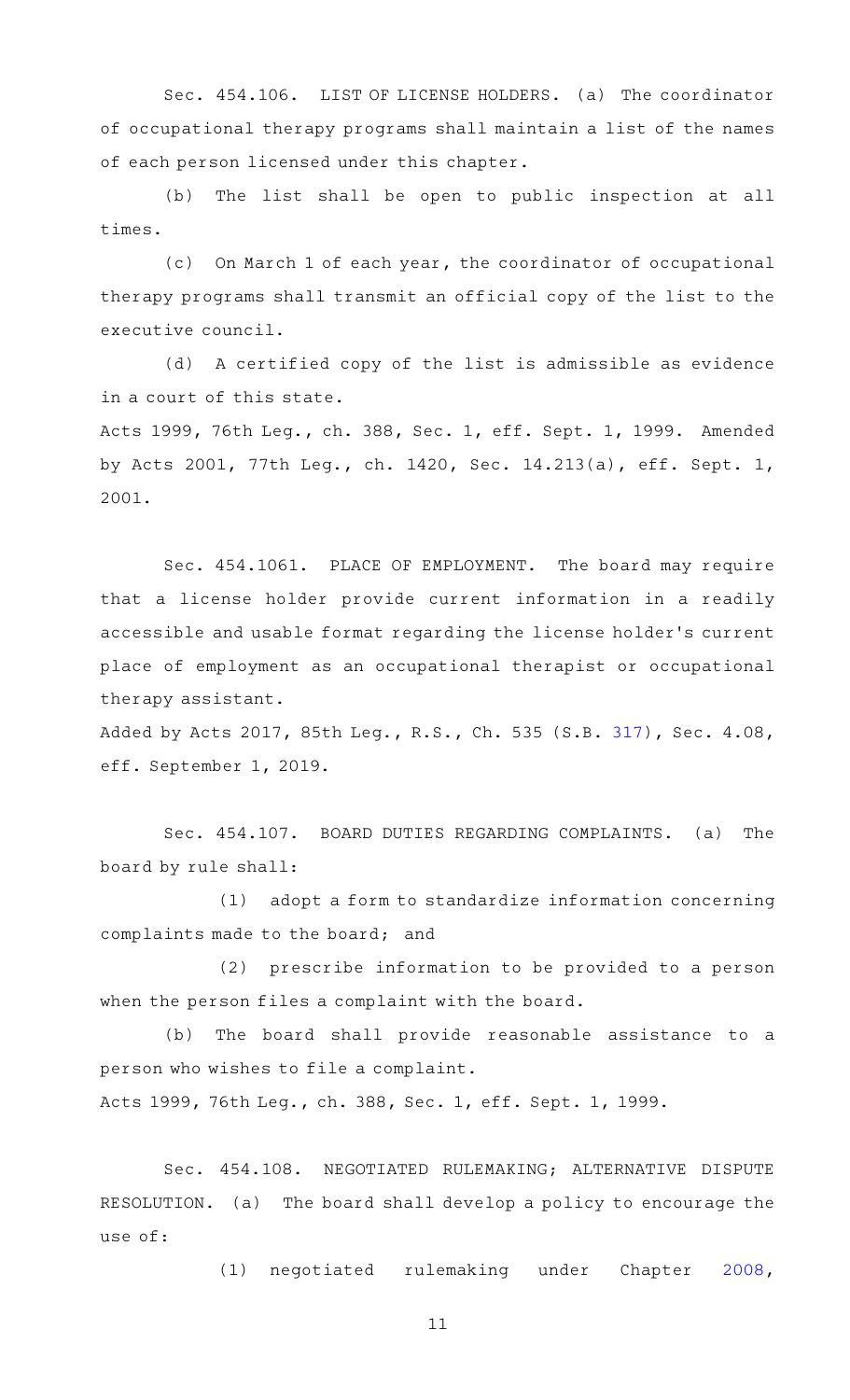Government Code, for the adoption of board rules; and

(2) appropriate alternative dispute resolution procedures under Chapter [2009,](https://statutes.capitol.texas.gov/GetStatute.aspx?Code=GV&Value=2009) Government Code, to assist in the resolution of internal and external disputes under the board's jurisdiction.

(b) The board's procedures relating to alternative dispute resolution must conform, to the extent possible, to any model guidelines issued by the State Office of Administrative Hearings for the use of alternative dispute resolution by state agencies.

 $(c)$  The board shall:

(1) coordinate the implementation of the policy adopted under Subsection (a);

(2) provide training as needed to implement the procedures for negotiated rulemaking or alternative dispute resolution; and

(3) collect data concerning the effectiveness of those procedures.

Added by Acts 2017, 85th Leg., R.S., Ch. 535 (S.B. [317](http://www.legis.state.tx.us/tlodocs/85R/billtext/html/SB00317F.HTM)), Sec. 4.08, eff. September 1, 2017.

SUBCHAPTER D. PUBLIC INTEREST INFORMATION AND COMPLAINT PROCEDURES

Sec. 454.151. PUBLIC INTEREST INFORMATION. (a) The board shall prepare information of public interest describing the functions of the board and the procedures by which complaints are filed with and resolved by the board.

(b) The board shall make the information available to the public and appropriate state agencies. Acts 1999, 76th Leg., ch. 388, Sec. 1, eff. Sept. 1, 1999.

Sec. 454.152. RECORD OF COMPLAINTS. (a) The board shall keep an information file about each complaint filed with the executive council and referred to the board. The board's information file shall be kept current and contain a record for each complaint of:

(1) each person contacted in relation to the complaint;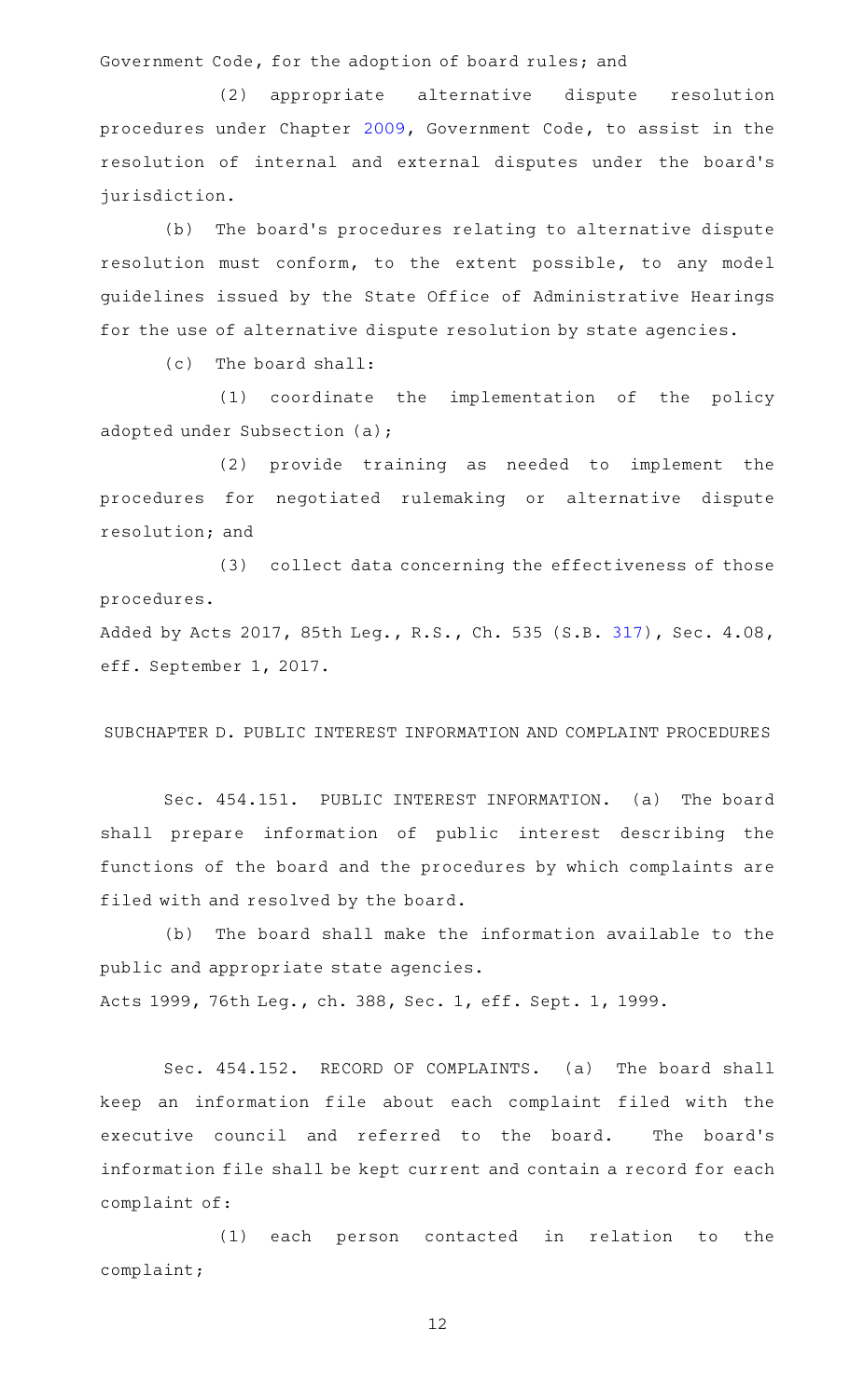$(2)$  a summary of findings made at each step of the complaint process;

(3) an explanation of the legal basis and reason for a complaint that is dismissed;

 $(4)$  the schedule required under Section  $454.153$  and a notation about a change in the schedule; and

(5) other relevant information.

(b) If a written complaint is received by the board that the board has authority to resolve, the board, at least quarterly and until final disposition of the complaint, shall notify the parties to the complaint of the status of the complaint unless notice would jeopardize an undercover investigation.

Acts 1999, 76th Leg., ch. 388, Sec. 1, eff. Sept. 1, 1999.

Sec. 454.153. GENERAL RULES INVOLVING COMPLAINT INVESTIGATION AND DISPOSITION. (a) The board shall adopt rules relating to the investigation of a complaint received by the board. The rules shall:

(1) distinguish between categories of complaints;

 $(2)$  ensure that complaints are not dismissed without appropriate consideration;

(3) require that the board be advised of a complaint that is dismissed and that a letter be sent to the person who filed the complaint explaining the action taken on the dismissed complaint;

(4) ensure that the person who filed the complaint has an opportunity to explain the allegations made in the complaint;

(5) prescribe guidelines concerning the categories of complaints that require the use of a private investigator and the procedures for the board to obtain the services of a private investigator; and

(6) require the board to advise the executive council of complaints that have been disposed of.

 $(b)$  The board shall:

 $(1)$  dispose of each complaint in a timely manner; and

(2) establish a schedule for conducting each phase of an investigation of a complaint that is under the control of the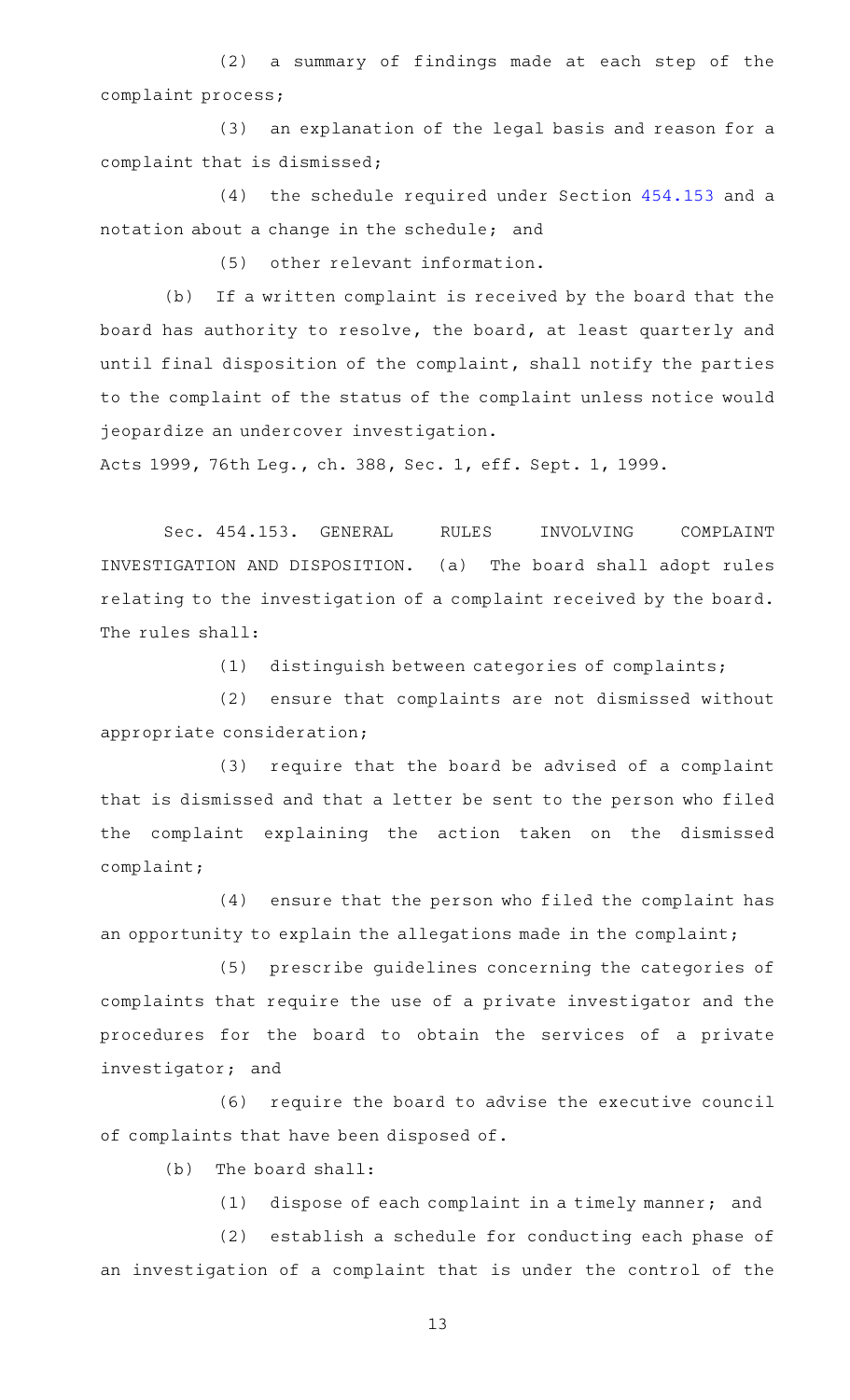board not later than the 30th day after the date the board receives the complaint.

(c) Each party shall be notified of the projected time requirements for the complaint.

(d) Each party to the complaint must be notified of a change in the schedule not later than the seventh day after the date the change is made.

(e) The staff of the executive council shall notify the board of a complaint that extends beyond the time prescribed by the board for resolving the complaint so that the board may take necessary action on the complaint.

Acts 1999, 76th Leg., ch. 388, Sec. 1, eff. Sept. 1, 1999. Amended by:

Acts 2017, 85th Leg., R.S., Ch. 535 (S.B. [317](http://www.legis.state.tx.us/tlodocs/85R/billtext/html/SB00317F.HTM)), Sec. 4.09, eff. September 1, 2017.

Sec. 454.154. PUBLIC PARTICIPATION. (a) The board shall develop and implement policies that provide the public with a reasonable opportunity to appear before the board and to speak on any issue under the board's jurisdiction.

(b) The board shall prepare and maintain a written plan that describes how a person who does not speak English can be provided reasonable access to the board 's programs.

Acts 1999, 76th Leg., ch. 388, Sec. 1, eff. Sept. 1, 1999.

## SUBCHAPTER E. LICENSE REQUIREMENTS

Sec. 454.201. LICENSE REQUIRED; USE OF TITLE. (a) A person may not practice occupational therapy or practice as an occupational therapy assistant unless the person is an individual licensed under this chapter.

(b) A person who is not licensed under this chapter as an occupational therapist or an occupational therapy assistant or whose license has been suspended or revoked may not:

(1) use in connection with the person's practice or place of business:

 $(A)$  the words "occupational therapy,"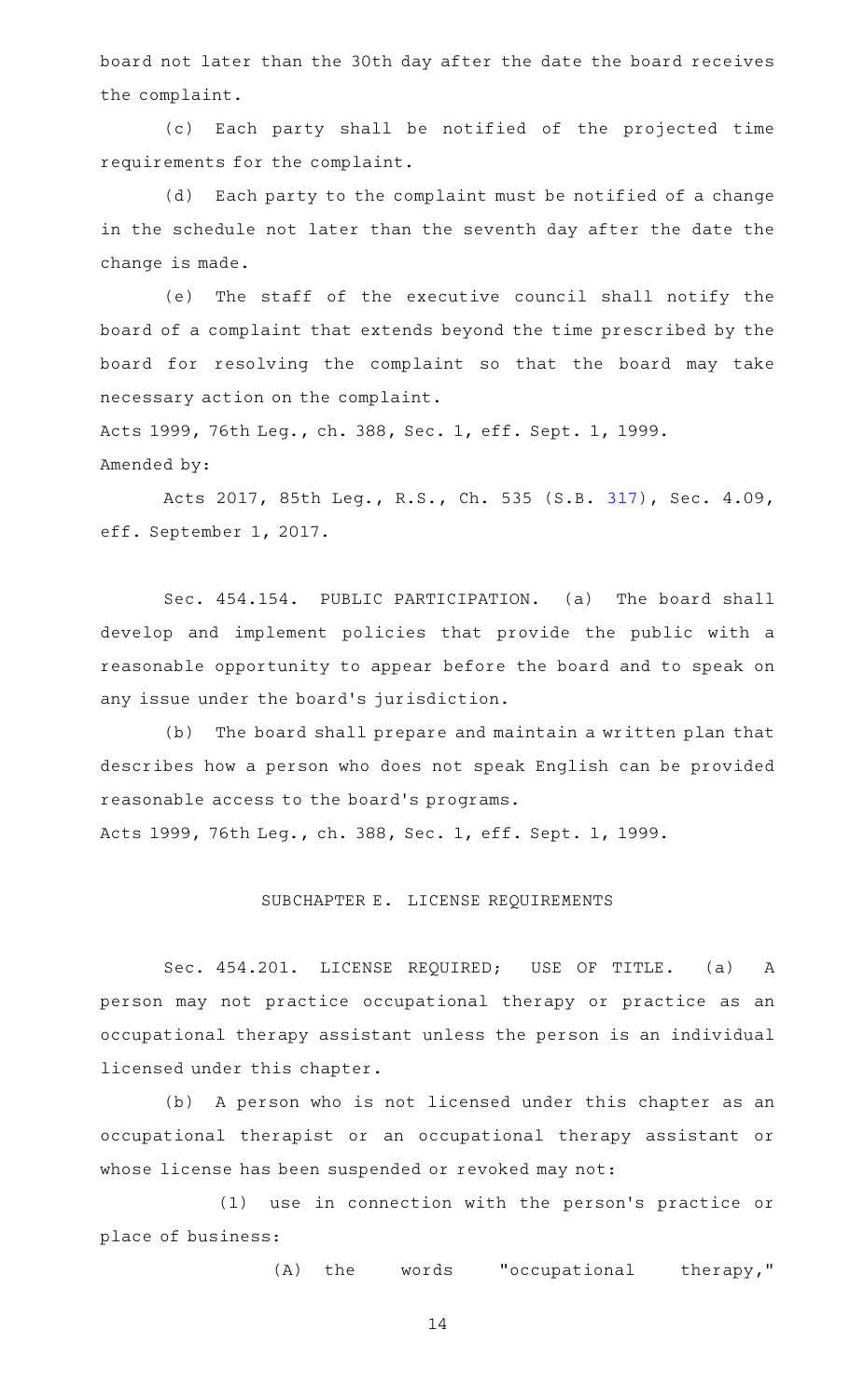"occupational therapist," "licensed occupational therapist," "occupational therapist registered," "occupational therapy assistant," "licensed occupational therapy assistant," or "certified occupational therapy assistant";

(B) the letters "O.T.," "O.T.R.," "L.O.T.," "O.T.R./L.," "O.T.A.," "L.O.T.A.," or "C.O.T.A."; or

(C) any other words, letters, abbreviations, or insignia indicating or implying that the person is an occupational therapist or an occupational therapy assistant;

(2) in any way directly or by implication represent that the person is an occupational therapist or an occupational therapy assistant; or

(3) in any way directly or indirectly represent that occupational therapy is provided, or extend or provide occupational therapy services unless the services are provided by an occupational therapist or an occupational therapy assistant. Acts 1999, 76th Leg., ch. 388, Sec. 1, eff. Sept. 1, 1999.

Sec. 454.202. APPLICATION. (a) An applicant for an occupational therapist license or an occupational therapy assistant license must submit to the board a written application on a form provided by the board, showing to the satisfaction of the board that the applicant meets the requirements of Section [454.203.](https://statutes.capitol.texas.gov/GetStatute.aspx?Code=OC&Value=454.203)

(b) The board shall approve applicants for licenses at least once each year at reasonable times and places designated by the board.

Acts 1999, 76th Leg., ch. 388, Sec. 1, eff. Sept. 1, 1999.

Sec. 454.203. QUALIFICATIONS FOR OCCUPATIONAL THERAPIST OR OCCUPATIONAL THERAPY ASSISTANT LICENSE. An applicant for an occupational therapist license or an occupational therapy assistant license must present evidence satisfactory to the board that the applicant has:

(1) successfully completed the academic and supervised field work experience requirements of an educational program in occupational therapy recognized by the board, as provided by Section [454.204](https://statutes.capitol.texas.gov/GetStatute.aspx?Code=OC&Value=454.204); and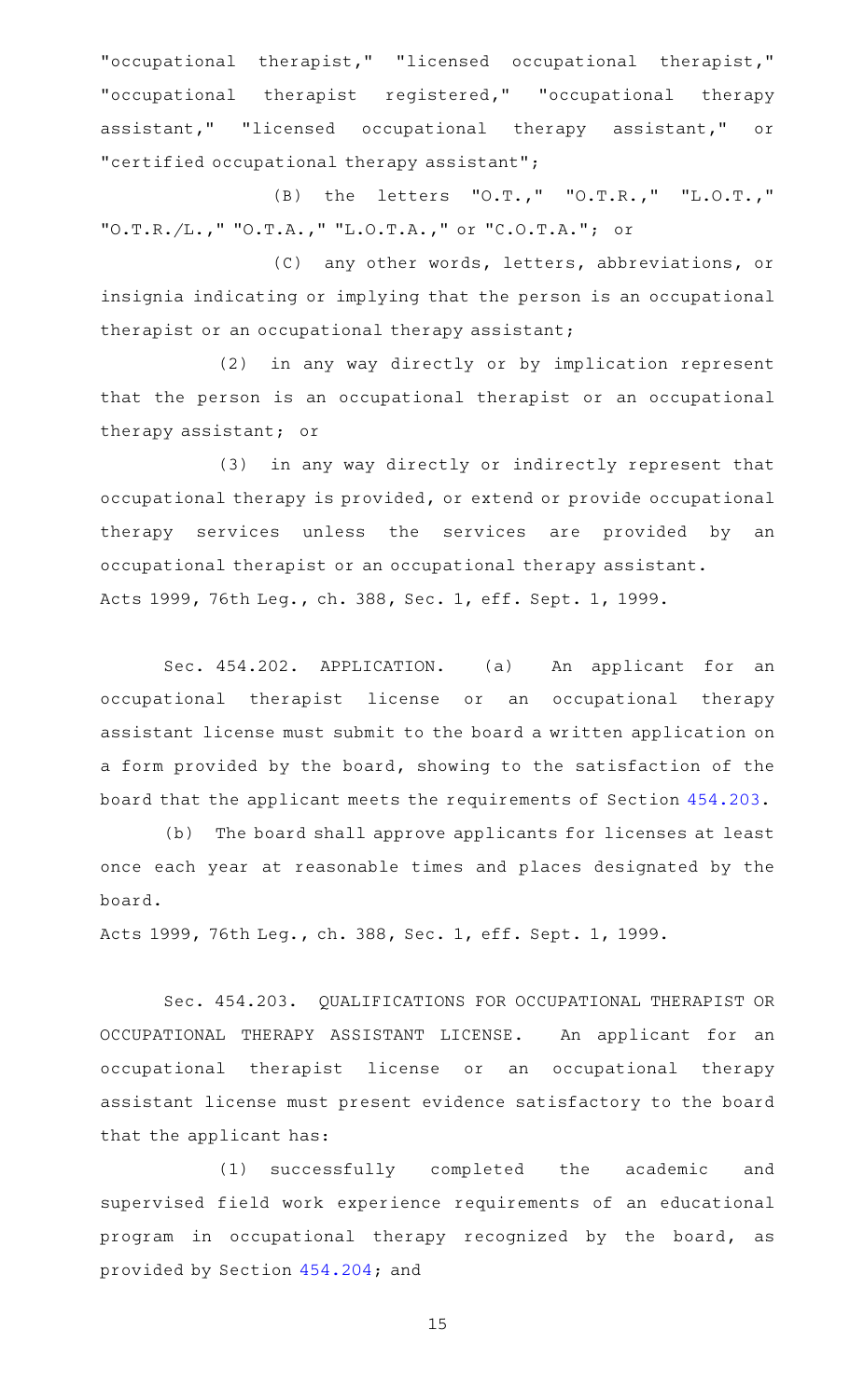(2) passed an examination as provided by Section [454.207.](https://statutes.capitol.texas.gov/GetStatute.aspx?Code=OC&Value=454.207)

Acts 1999, 76th Leg., ch. 388, Sec. 1, eff. Sept. 1, 1999. Amended by:

Acts 2017, 85th Leg., R.S., Ch. 535 (S.B. [317](http://www.legis.state.tx.us/tlodocs/85R/billtext/html/SB00317F.HTM)), Sec. 4.11, eff. September 1, 2017.

Sec. 454.204. EDUCATIONAL REQUIREMENTS. To satisfy Section [454.203\(](https://statutes.capitol.texas.gov/GetStatute.aspx?Code=OC&Value=454.203)1):

(1) an applicant applying for an occupational therapist license must have, from an educational program approved by the Accreditation Council for Occupational Therapy Education, its predecessor organization, or another national credentialing agency approved by the board:

(A) an entry-level degree in occupational therapy, or a degree that exceeds the requirements for an entry-level degree in occupational therapy, from an educational program that prepares a person for entry into the field as an occupational therapist; or

(B) a certificate evidencing successful completion of required undergraduate occupational therapy course work awarded to persons with a baccalaureate degree that is not in occupational therapy, if the applicant graduated before January 1, 2007; and

(2) an applicant applying for an occupational therapy assistant license must have, from an educational program approved by the Accreditation Council for Occupational Therapy Education, its predecessor organization, or another national credentialing agency approved by the board:

(A) an entry-level degree in occupational therapy, or a degree that exceeds the requirements for an entry-level degree in occupational therapy, from an educational program that prepares a person for entry into the field as an occupational therapy assistant; or

(B) an entry-level certificate in occupational therapy, or a certificate that exceeds the requirements for an entry-level certificate in occupational therapy, from an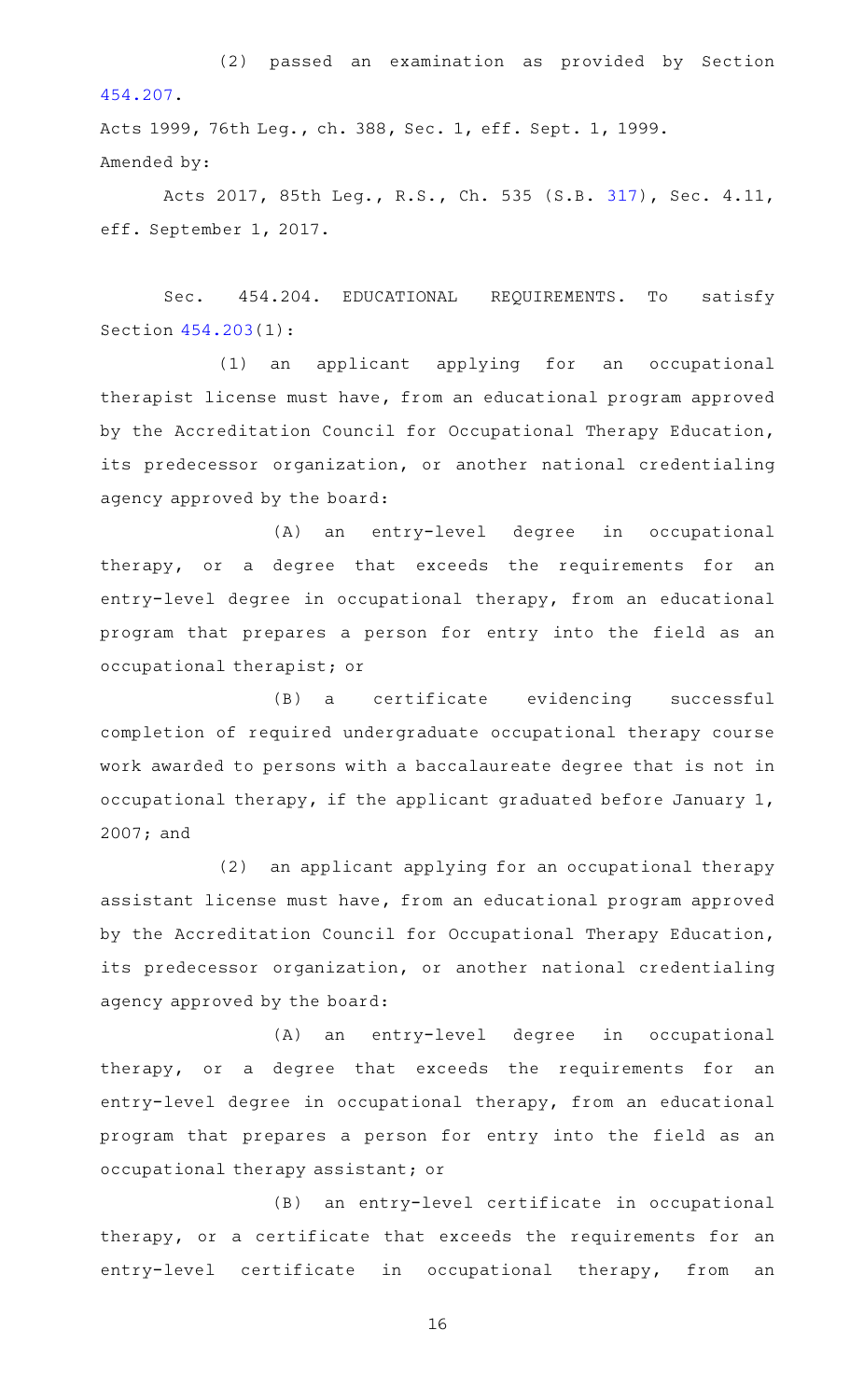educational program that prepares a person for entry into the field as an occupational therapy assistant.

Acts 1999, 76th Leg., ch. 388, Sec. 1, eff. Sept. 1, 1999. Amended by:

Acts 2009, 81st Leg., R.S., Ch. 401 (H.B. [1785](http://www.legis.state.tx.us/tlodocs/81R/billtext/html/HB01785F.HTM)), Sec. 1, eff. June 19, 2009.

Acts 2017, 85th Leg., R.S., Ch. 535 (S.B. [317](http://www.legis.state.tx.us/tlodocs/85R/billtext/html/SB00317F.HTM)), Sec. 4.12, eff. September 1, 2017.

Sec. 454.205. FOREIGN-TRAINED APPLICANTS. (a) To obtain a license under this chapter, an applicant who is foreign-trained must satisfy the examination requirements and complete academic and supervised field work requirements substantially equivalent to those under Section [454.203](https://statutes.capitol.texas.gov/GetStatute.aspx?Code=OC&Value=454.203).

(b) Repealed by Acts 2017, 85th Leg., R.S., Ch. 535 (S.B. [317\)](http://www.legis.state.tx.us/tlodocs/85R/billtext/html/SB00317F.HTM), Sec. 4.22(1), eff. September 1, 2017. Acts 1999, 76th Leg., ch. 388, Sec. 1, eff. Sept. 1, 1999. Amended by:

Acts 2017, 85th Leg., R.S., Ch. 535 (S.B. [317](http://www.legis.state.tx.us/tlodocs/85R/billtext/html/SB00317F.HTM)), Sec. 4.13, eff. September 1, 2017.

Acts 2017, 85th Leg., R.S., Ch. 535 (S.B. [317](http://www.legis.state.tx.us/tlodocs/85R/billtext/html/SB00317F.HTM)), Sec. 4.22(1), eff. September 1, 2017.

Sec. 454.207. LICENSE EXAMINATION. (a) The board by rule shall recognize a national testing entity to administer the examinations required to obtain an occupational therapist or occupational therapy assistant license.

(b) The examination must test the applicant's knowledge of the basic and clinical sciences relating to occupational therapy, occupational therapy techniques and methods, and other subjects the board may require to determine the applicant 's fitness to practice.

(c) If the board enters into a contract with a national testing entity under Subsection (a), the contract must include a provision requiring that the national testing entity be responsible for overseeing the examination process, including responsibility for:

(1) specifying application requirements for the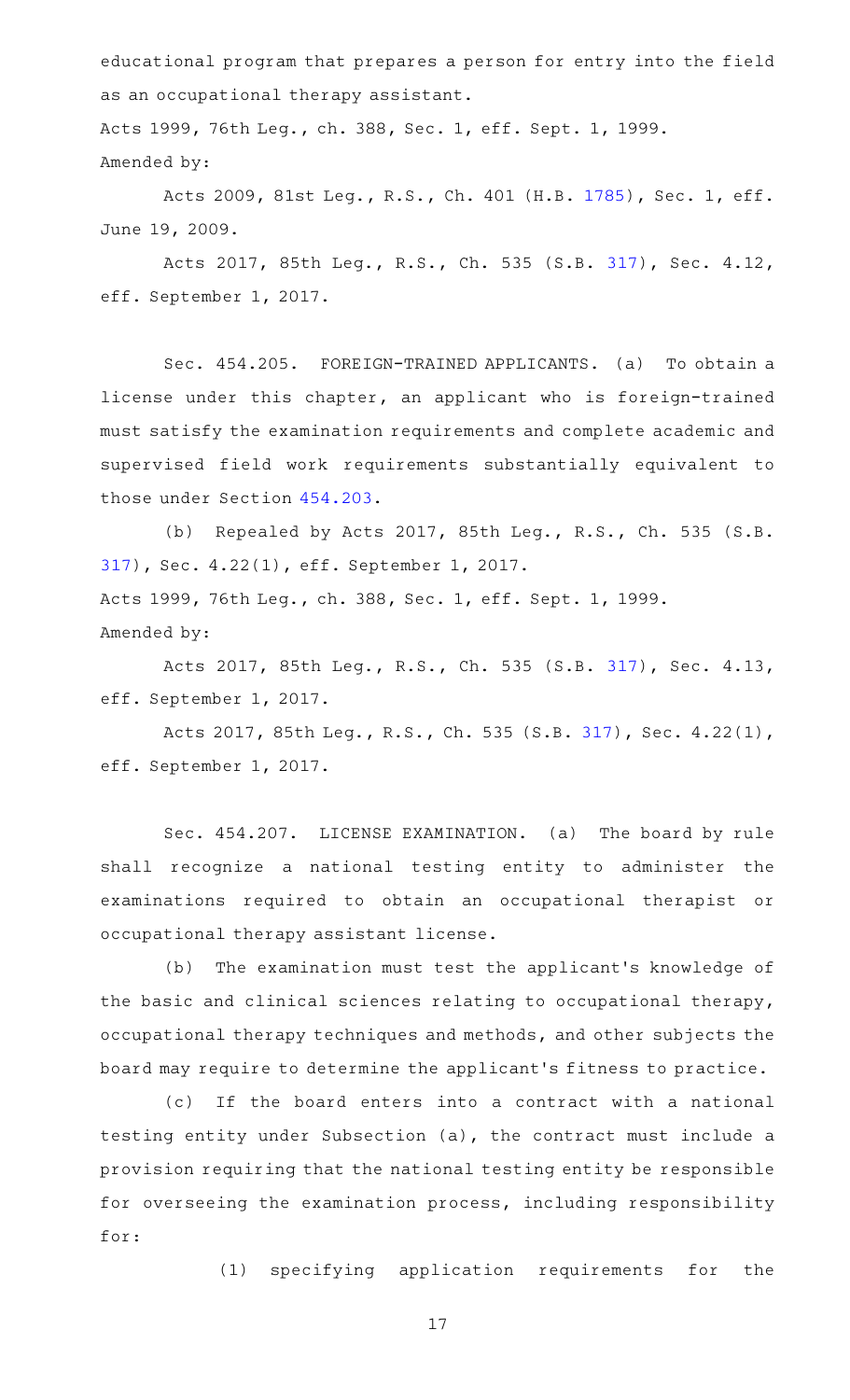examination;

(2) specifying reexamination requirements for the examination;

(3) verifying that an applicant meets the educational and supervised field work experience requirements established by the board; and

(4) notifying an applicant and the board of the applicant 's examination results.

(d) The rules adopted under this section may require that an applicant authorize the national testing entity to directly provide to the board the applicant 's examination results.

(e) The board may require an applicant for an occupational therapist or occupational therapy assistant license to pass a jurisprudence examination.

Acts 1999, 76th Leg., ch. 388, Sec. 1, eff. Sept. 1, 1999. Amended by:

Acts 2017, 85th Leg., R.S., Ch. 535 (S.B. [317](http://www.legis.state.tx.us/tlodocs/85R/billtext/html/SB00317F.HTM)), Sec. 4.14, eff. September 1, 2017.

Sec. 454.210. PROVISIONAL LICENSE. (a) On application, the board shall issue a provisional license for the practice of occupational therapy to an applicant who:

(1) is licensed in good standing as an occupational therapist or occupational therapy assistant in another state that has licensing requirements that are substantially equivalent to the requirements of this chapter; and

(2) has passed a national examination or other examination recognized by the board relating to the practice of occupational therapy.

(b) A provisional license is valid until the date the board approves or denies the provisional license holder 's application for an occupational therapist or occupational therapy assistant license.

(c) The board shall issue an occupational therapist or occupational therapy assistant license to the provisional license holder if:

(1) the provisional license holder passes a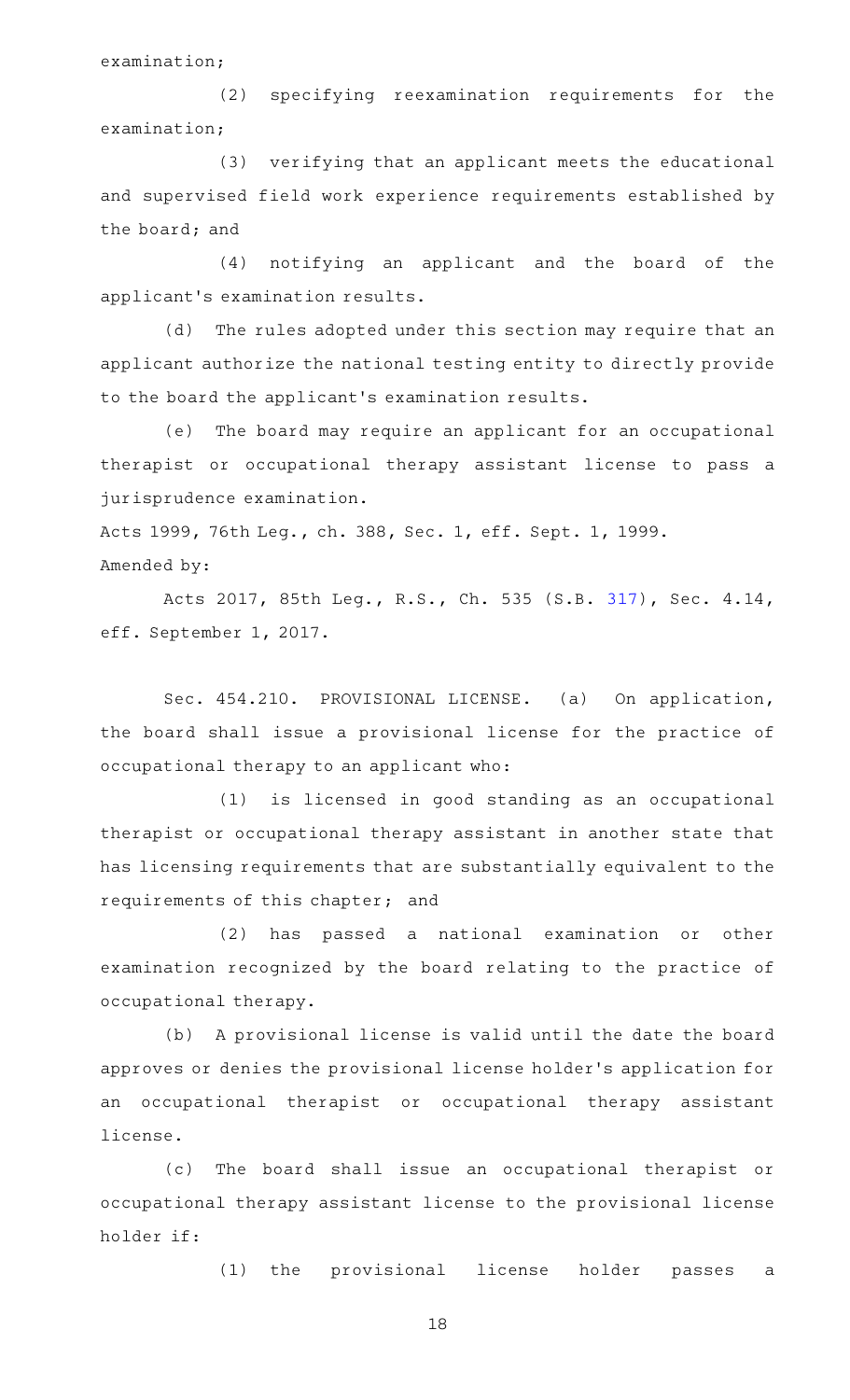jurisprudence examination, if required;

(2) the board verifies that the provisional license holder has the academic and experience requirements for an occupational therapist or occupational therapy assistant license; and

(3) the provisional license holder satisfies any other requirements for an occupational therapist or occupational therapy assistant license.

(d) The board must complete the processing of a provisional license holder 's application for a license not later than the 180th day after the date the provisional license is issued. The board may extend that deadline if the results of an examination have not been received by the board.

Acts 1999, 76th Leg., ch. 388, Sec. 1, eff. Sept. 1, 1999. Amended by Acts 2001, 77th Leg., ch. 1420, Sec. 14.214(a), eff. Sept. 1, 2001.

Sec. 454.211. TEMPORARY LICENSE. (a) The board by rule may provide for the issuance of a temporary license.

(b) The holder of a temporary license must practice under the supervision of an occupational therapist.

(c)AAA rule adopted under this section must include a time limit for a person to hold a temporary license. Acts 1999, 76th Leg., ch. 388, Sec. 1, eff. Sept. 1, 1999.

Sec. 454.212. INACTIVE STATUS. (a) The board by rule may provide for a license holder to place the holder 's license under this chapter on inactive status.

(b) A rule adopted under this section must include a time limit for a license holder 's license to remain on inactive status. Acts 1999, 76th Leg., ch. 388, Sec. 1, eff. Sept. 1, 1999.

Sec. 454.213. ACCEPTED PRACTICE; PRACTITIONER'S REFERRAL. (a) An occupational therapist may enter a case to:

(1) provide consultation and monitored services; or

(2) evaluate a person for the need for services.

(b) Implementation of direct occupational therapy to a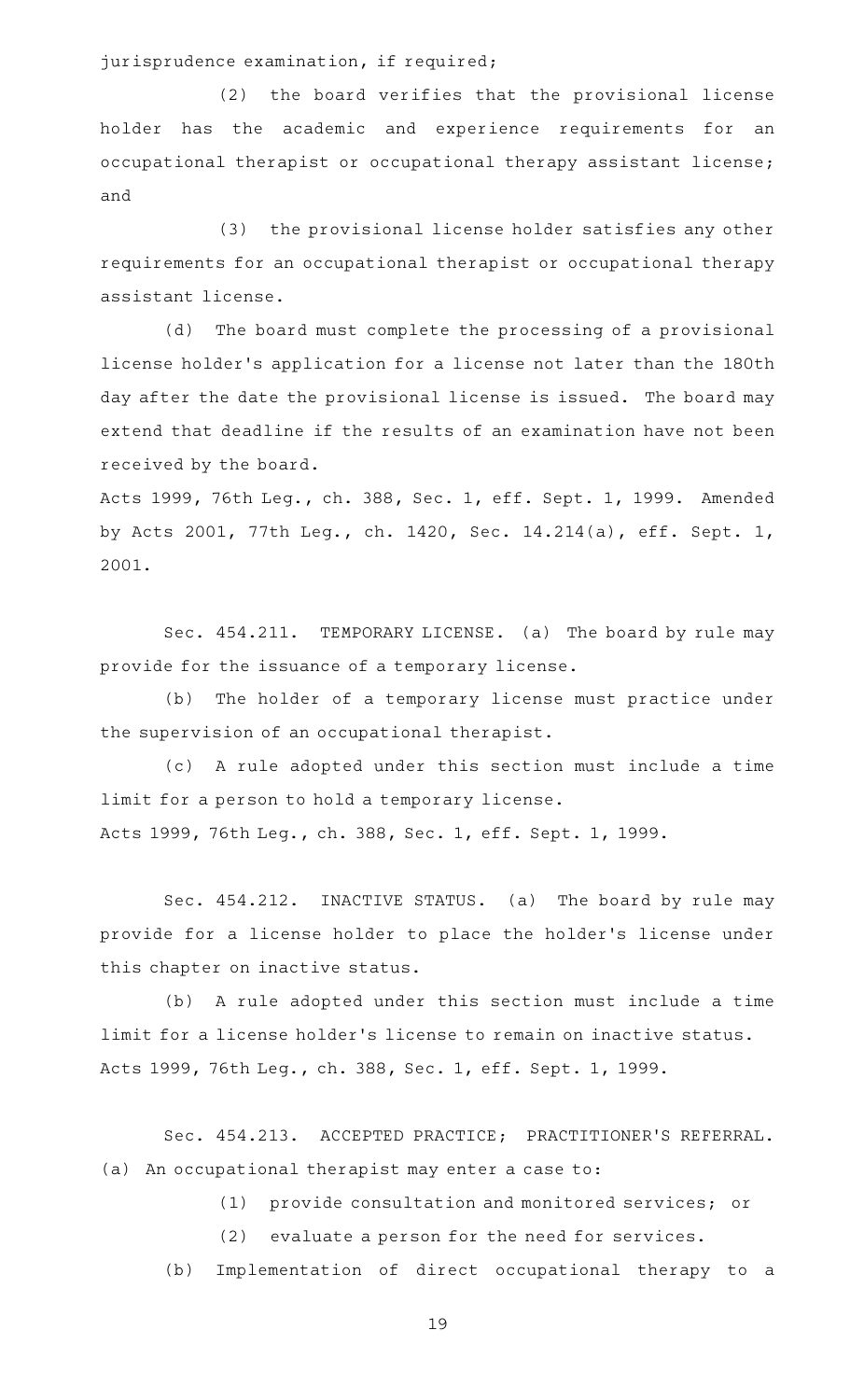person for a specific health care condition must be based on a referral from:

(1) a physician licensed by a state board of medical examiners;

(2) a dentist licensed by a state board of dental examiners;

(3) a chiropractor licensed by a state board of chiropractic examiners;

(4) a podiatrist licensed by a state board of podiatric medical examiners; or

(5) another qualified, licensed health care professional who is authorized to refer for health care services within the scope of the professional's license.

(c) The professional who takes action under this section is a referring practitioner.

Acts 1999, 76th Leg., ch. 388, Sec. 1, eff. Sept. 1, 1999. Amended by Acts 2001, 77th Leg., ch. 1420, Sec. 14.215(a), eff. Sept. 1, 2001.

Sec. 454.214. DISPLAY OF LICENSE AND RENEWAL CERTIFICATE. A license holder under this chapter shall display the license holder 's license and renewal certificate in a conspicuous place in the principal office in which the license holder practices occupational therapy.

Acts 1999, 76th Leg., ch. 388, Sec. 1, eff. Sept. 1, 1999.

Sec. 454.216. LICENSE BY ENDORSEMENT. (a) The board shall issue an occupational therapist license or an occupational therapy assistant license, as applicable, to an applicant who holds a current, unrestricted license in another jurisdiction that maintains licensing requirements that are substantially equivalent to the requirements under this chapter. An applicant for a license under this section must:

(1) present proof to the board that the applicant is licensed in good standing as an occupational therapist or occupational therapy assistant in that jurisdiction;

(2) provide to the board information regarding the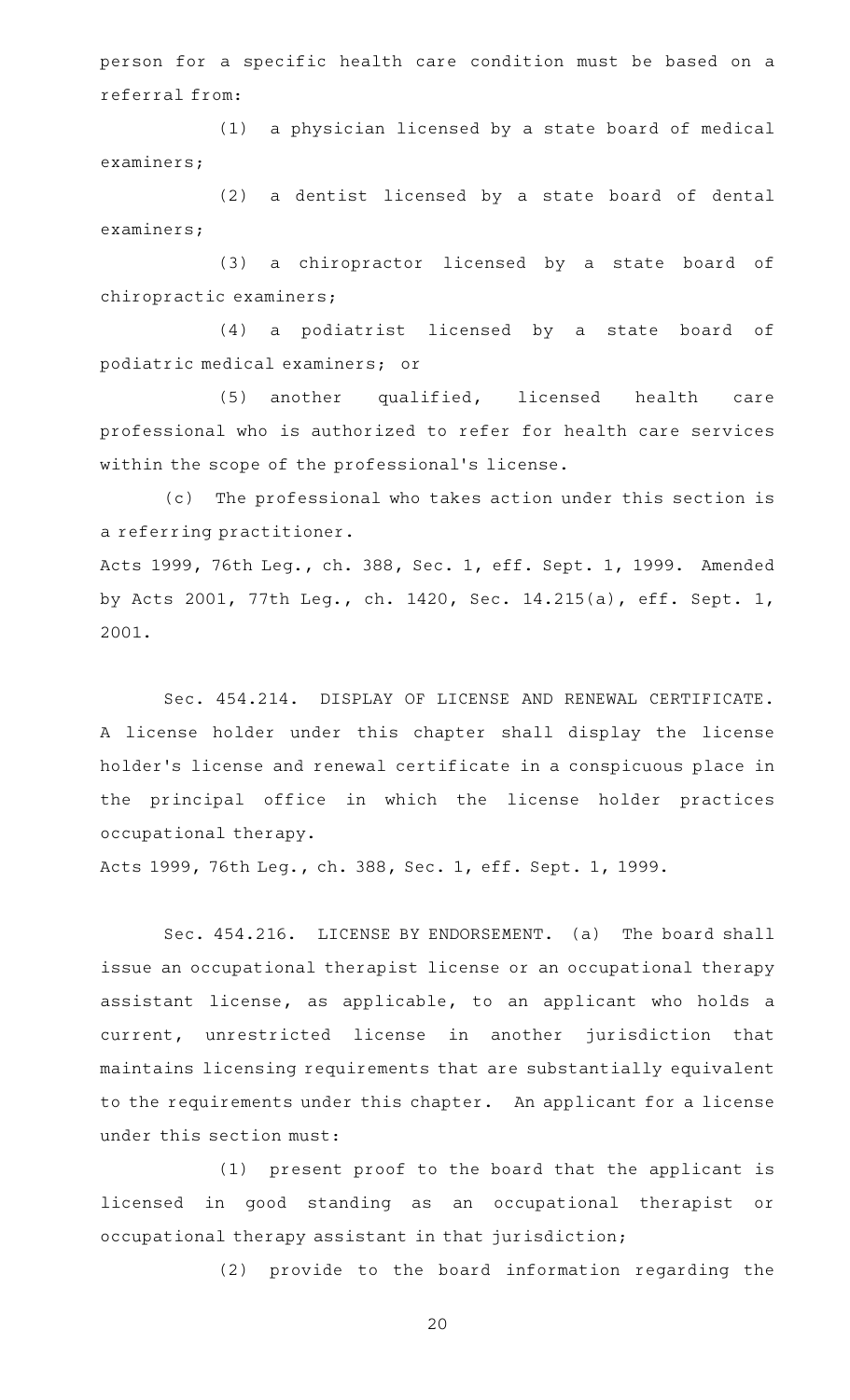status of any other professional license that the applicant holds or has held in this state or another jurisdiction;

(3) present proof to the board that the applicant has passed a jurisprudence examination required by the board;

(4) meet the qualifications required by Section [454.203](https://statutes.capitol.texas.gov/GetStatute.aspx?Code=OC&Value=454.203) or [454.205,](https://statutes.capitol.texas.gov/GetStatute.aspx?Code=OC&Value=454.205) as applicable;

(5) not have committed an act that is grounds for denial of a license under Section [454.301](https://statutes.capitol.texas.gov/GetStatute.aspx?Code=OC&Value=454.301);

(6) submit to the board a current photograph that meets the requirements for a United States passport; and

(7) meet any additional requirements provided by board rule.

(b) The board shall adopt rules for issuing a provisional license under Section [454.210](https://statutes.capitol.texas.gov/GetStatute.aspx?Code=OC&Value=454.210) to an applicant for a license by endorsement who encounters a delay that is outside the applicant 's control in submitting to the board the documentation required by this section.

Added by Acts 2017, 85th Leg., R.S., Ch. 535 (S.B. [317](http://www.legis.state.tx.us/tlodocs/85R/billtext/html/SB00317F.HTM)), Sec. 4.15, eff. September 1, 2017.

Sec. 454.217. CRIMINAL HISTORY RECORD INFORMATION FOR LICENSE ISSUANCE. (a) The board shall require that an applicant for a license submit a complete and legible set of fingerprints, on a form prescribed by the board, to the board or to the Department of Public Safety for the purpose of obtaining criminal history record information from the Department of Public Safety and the Federal Bureau of Investigation.

(b) The board may not issue a license to a person who does not comply with the requirement of Subsection (a).

(c) The board shall conduct a criminal history record information check of each applicant for a license using information:

(1) provided by the individual under this section; and

(2) made available to the board by the Department of Public Safety, the Federal Bureau of Investigation, and any other criminal justice agency under Chapter [411,](https://statutes.capitol.texas.gov/GetStatute.aspx?Code=GV&Value=411) Government Code.

(d) The board may: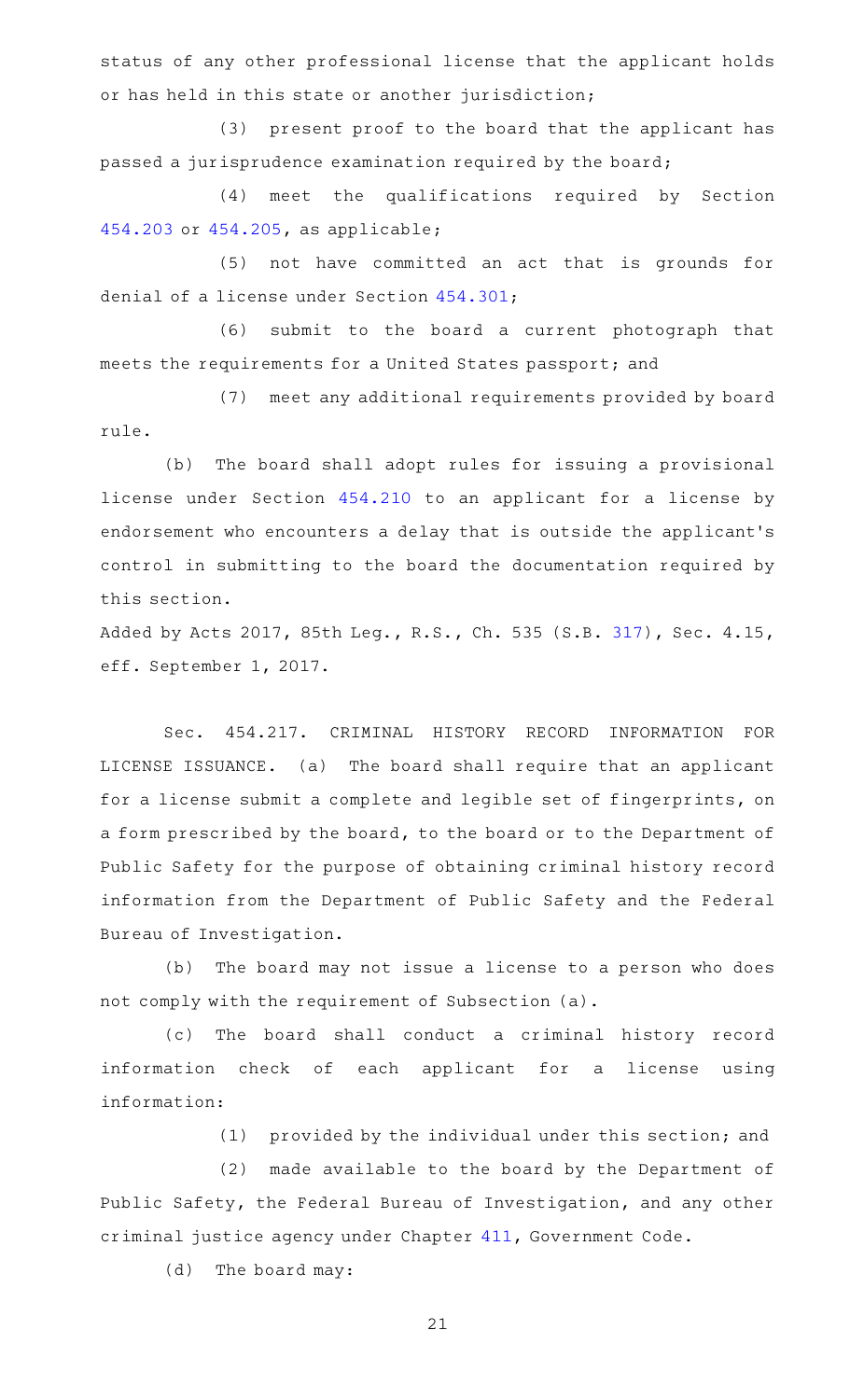(1) enter into an agreement with the Department of Public Safety to administer a criminal history record information check required under this section; and

(2) authorize the Department of Public Safety to collect from each applicant the costs incurred by the Department of Public Safety in conducting the criminal history record information check.

Added by Acts 2017, 85th Leg., R.S., Ch. 535 (S.B. [317](http://www.legis.state.tx.us/tlodocs/85R/billtext/html/SB00317F.HTM)), Sec. 4.15, eff. September 1, 2017.

### SUBCHAPTER F. LICENSE RENEWAL

Sec. 454.251. LICENSE EXPIRATION. (a) The board by rule may adopt a system under which licenses expire on various dates during the year.

(b) For the term in which the license expiration date is changed, license fees shall be prorated on a monthly basis so that each license holder pays only that portion of the license fee that is allocable to the number of months during which the license is valid. On renewal of the license on the new expiration date, the total license renewal fee is payable.

Acts 1999, 76th Leg., ch. 388, Sec. 1, eff. Sept. 1, 1999.

Sec. 454.252. RENEWAL OF LICENSE. (a) A person may renew an unexpired license by paying the required renewal fee to the executive council before the expiration date of the license.

(b) A person whose license has been expired for 90 days or less may renew the license by paying to the executive council the renewal fee and a late fee set by the executive council that may not exceed one-half of the renewal fee for the license. If a person's license has been expired for more than 90 days but less than one year, the person may renew the license by paying to the executive council all unpaid renewal fees and a late fee set by the executive council that may not exceed the amount of the renewal fee.

(c) A person whose license has been expired for one year or longer must comply with the board 's requirements and procedures to reinstate the license, and pay a reinstatement fee set by the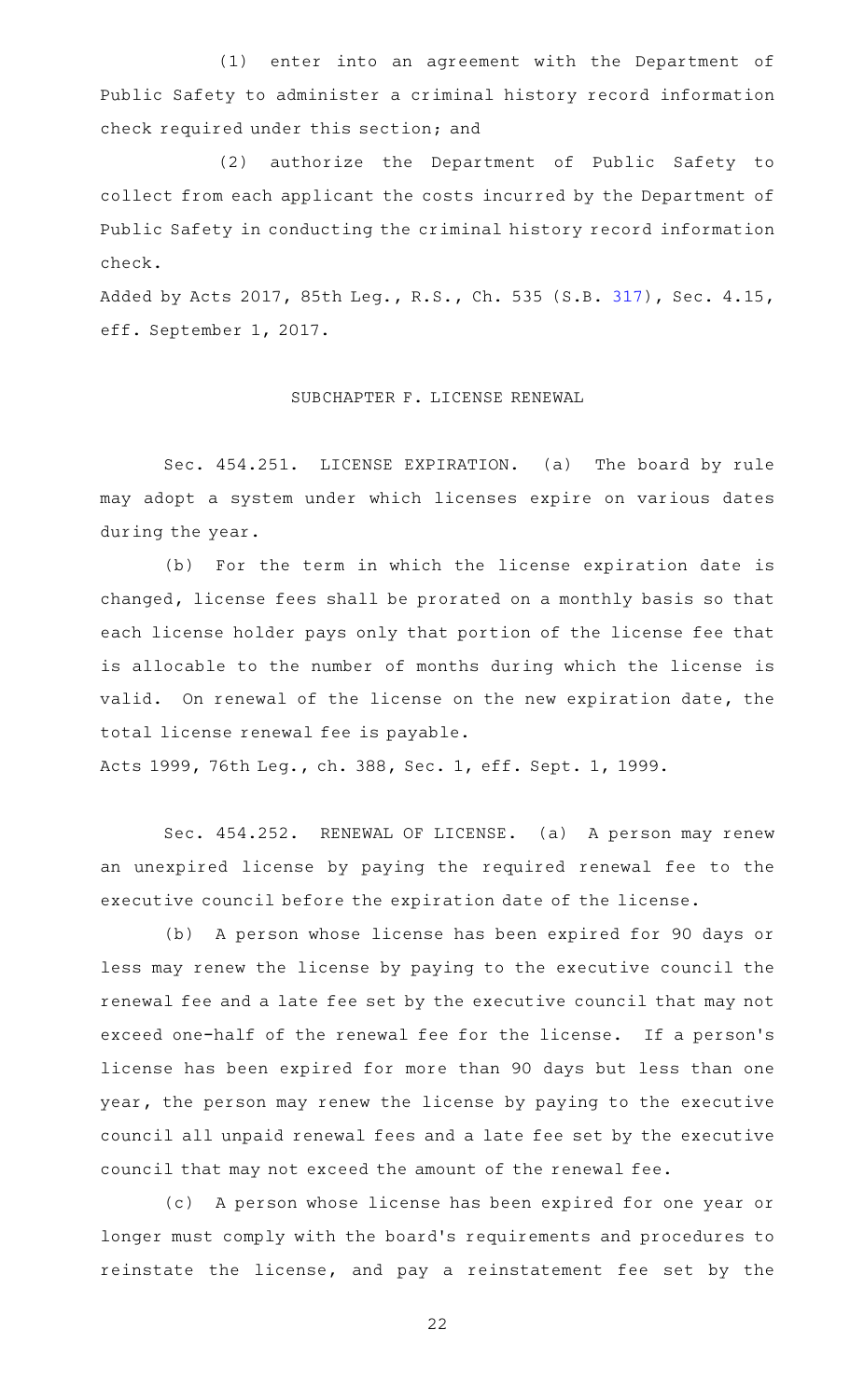executive council. If the board requirements cannot be met, the person may obtain a new license by submitting to reexamination and complying with the requirements and procedures for obtaining an original license.

(d) At least 30 days before the expiration of a person's license, the executive council shall send written notice of the impending license expiration to the license holder at the person's last known address.

Acts 1999, 76th Leg., ch. 388, Sec. 1, eff. Sept. 1, 1999. Amended by:

Acts 2009, 81st Leg., R.S., Ch. 401 (H.B. [1785](http://www.legis.state.tx.us/tlodocs/81R/billtext/html/HB01785F.HTM)), Sec. 2, eff. June 19, 2009.

Acts 2017, 85th Leg., R.S., Ch. 535 (S.B. [317](http://www.legis.state.tx.us/tlodocs/85R/billtext/html/SB00317F.HTM)), Sec. 4.16, eff. September 1, 2017.

Sec. 454.253. RENEWAL OF EXPIRED LICENSE BY OUT-OF-STATE PRACTITIONER. (a) The board may renew without reexamination the expired license of a person who was licensed to practice as an occupational therapist or occupational therapy assistant in this state, moved to another state, is currently licensed and in good standing in the other state, and meets the board's requirements.

(b) The person must pay to the executive council a renewal fee set by the executive council under this section in an amount that may not exceed the renewal fee for the license. Acts 1999, 76th Leg., ch. 388, Sec. 1, eff. Sept. 1, 1999.

Amended by:

Acts 2009, 81st Leg., R.S., Ch. 401 (H.B. [1785](http://www.legis.state.tx.us/tlodocs/81R/billtext/html/HB01785F.HTM)), Sec. 3, eff. June 19, 2009.

Acts 2017, 85th Leg., R.S., Ch. 535 (S.B. [317](http://www.legis.state.tx.us/tlodocs/85R/billtext/html/SB00317F.HTM)), Sec. 4.17, eff. September 1, 2017.

Sec. 454.254. MANDATORY CONTINUING EDUCATION. (a) The board by rule shall:

(1) assess the continuing education needs of license holders;

(2) establish a minimum number of hours of continuing education required to renew a license; and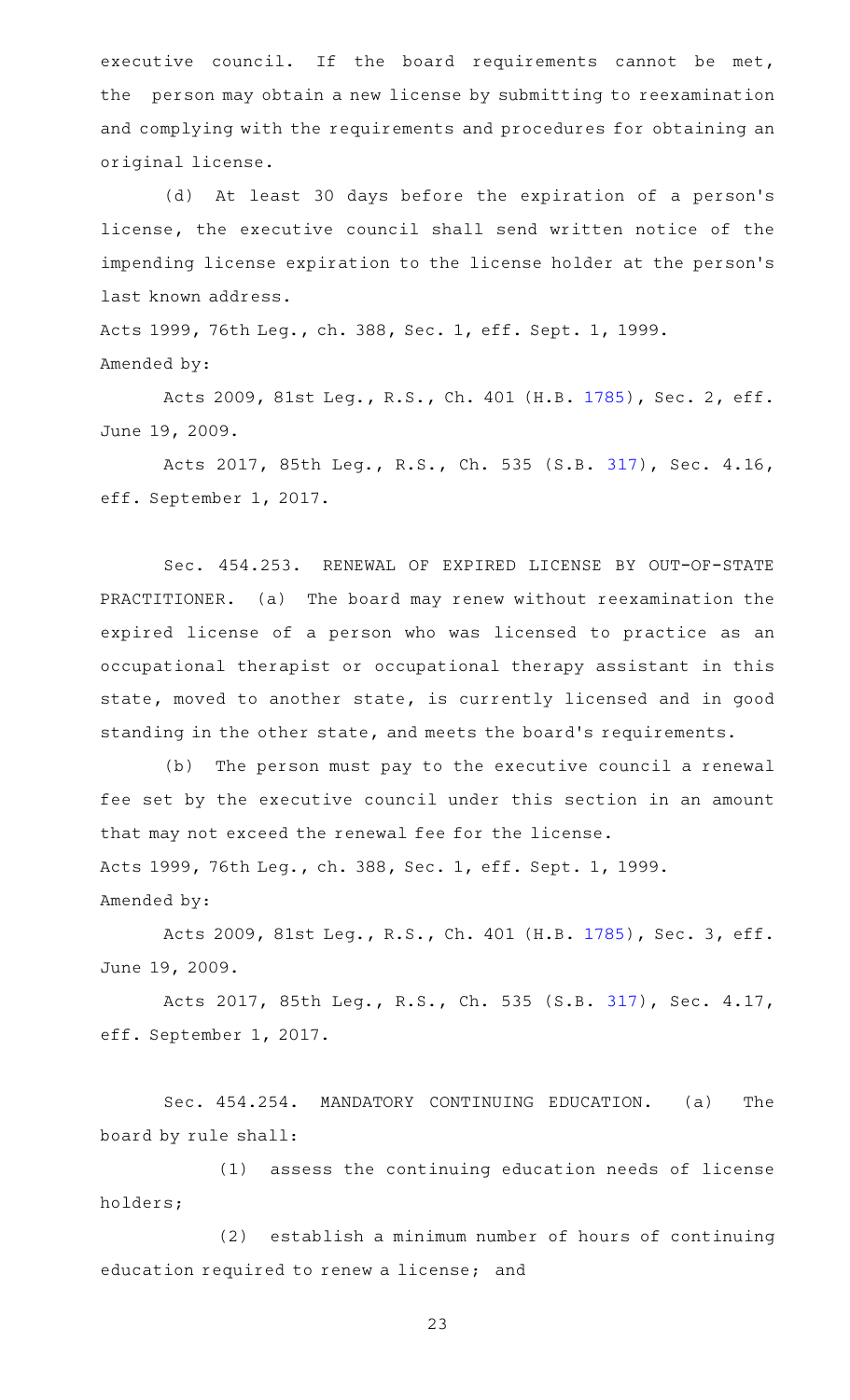(3) develop a process to evaluate and approve continuing education courses.

(b) The board may require license holders to attend continuing education courses specified by the board. The board shall adopt a procedure to assess a license holder 's participation in continuing education programs.

(c) The board shall identify the key factors for the competent performance by a license holder of the license holder 's professional duties.

(d) In adopting rules under Subsection  $(a)(3)$ , the board may authorize license holder peer organizations in this state to evaluate and approve continuing education courses in accordance with the board's evaluation and approval process.

(e) The board by rule shall establish a process for selecting a license holder peer organization in this state to evaluate and approve continuing education courses under Subsection (d). The selection process must include a request for proposal and bidding process. If the board authorizes a peer organization to evaluate and approve continuing education courses under Subsection (d), the board shall request bids and proposals from that organization and other organizations at least once every four years.

Acts 1999, 76th Leg., ch. 388, Sec. 1, eff. Sept. 1, 1999. Amended by Acts 2001, 77th Leg., ch. 166, Sec. 1, eff. May 18, 2001. Amended by:

Acts 2009, 81st Leg., R.S., Ch. 401 (H.B. [1785](http://www.legis.state.tx.us/tlodocs/81R/billtext/html/HB01785F.HTM)), Sec. 4, eff. June 19, 2009.

Acts 2017, 85th Leg., R.S., Ch. 535 (S.B. [317](http://www.legis.state.tx.us/tlodocs/85R/billtext/html/SB00317F.HTM)), Sec. 4.18, eff. September 1, 2017.

Sec. 454.255. CRIMINAL HISTORY RECORD INFORMATION REQUIREMENT FOR LICENSE RENEWAL. (a) An applicant renewing a license issued under this chapter shall submit a complete and legible set of fingerprints for purposes of performing a criminal history record information check of the applicant as provided by Section [454.217.](https://statutes.capitol.texas.gov/GetStatute.aspx?Code=OC&Value=454.217)

(b) The board may administratively suspend or refuse to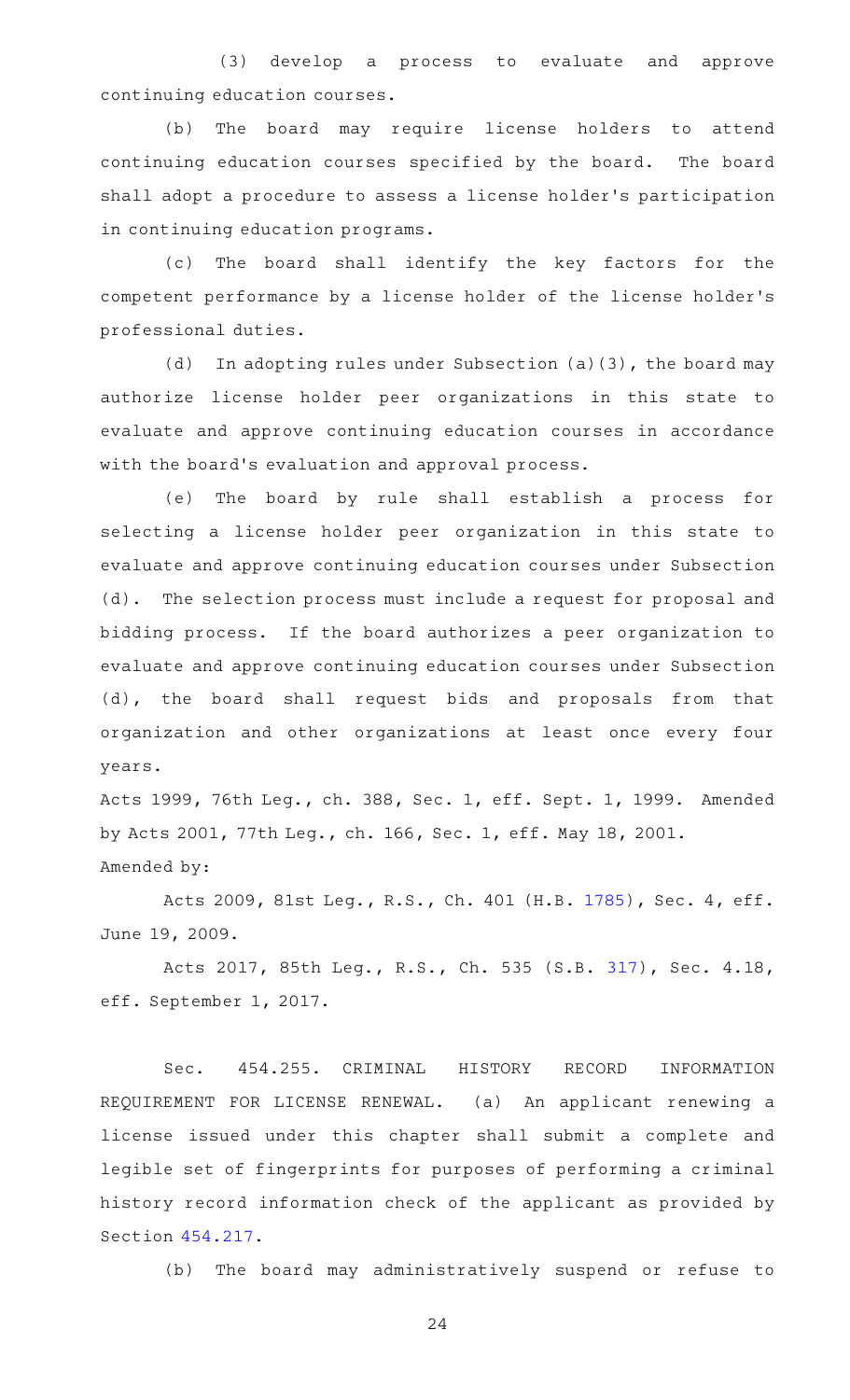renew the license of a person who does not comply with the requirement of Subsection (a).

(c)AAA license holder is not required to submit fingerprints under this section for the renewal of the license if the license holder has previously submitted fingerprints under:

 $(1)$  Section  $454.217$  for the initial issuance of the license; or

(2) this section as part of a prior license renewal. Added by Acts 2017, 85th Leg., R.S., Ch. 535 (S.B. [317](http://www.legis.state.tx.us/tlodocs/85R/billtext/html/SB00317F.HTM)), Sec. 4.19, eff. September 1, 2017.

## SUBCHAPTER G. DISCIPLINARY ACTION AND PROCEDURE

Sec. 454.301. GROUNDS FOR DENIAL OF LICENSE OR DISCIPLINE OF LICENSE HOLDER. (a) The board may deny, suspend, or revoke a license or take other disciplinary action against a license holder if the applicant or license holder has:

(1) used drugs or intoxicating liquors to an extent that affects the applicant 's or license holder 's professional competence;

 $(2)$  been convicted of a crime, other than a minor offense defined as a "minor misdemeanor," "violation," or "offense," in any court if the act for which the applicant or license holder was convicted is determined by the board to have a direct bearing on whether the applicant or license holder should be entrusted to serve the public in the capacity of an occupational therapist or occupational therapy assistant;

(3) obtained or attempted to obtain a license by fraud or deception;

(4) been grossly negligent in the practice of occupational therapy or in acting as an occupational therapy assistant;

 $(5)$  been found mentally incompetent by a court;

(6) practiced occupational therapy in a manner detrimental to the public health and welfare;

(7) advertised in a manner that in any way tends to deceive or defraud the public;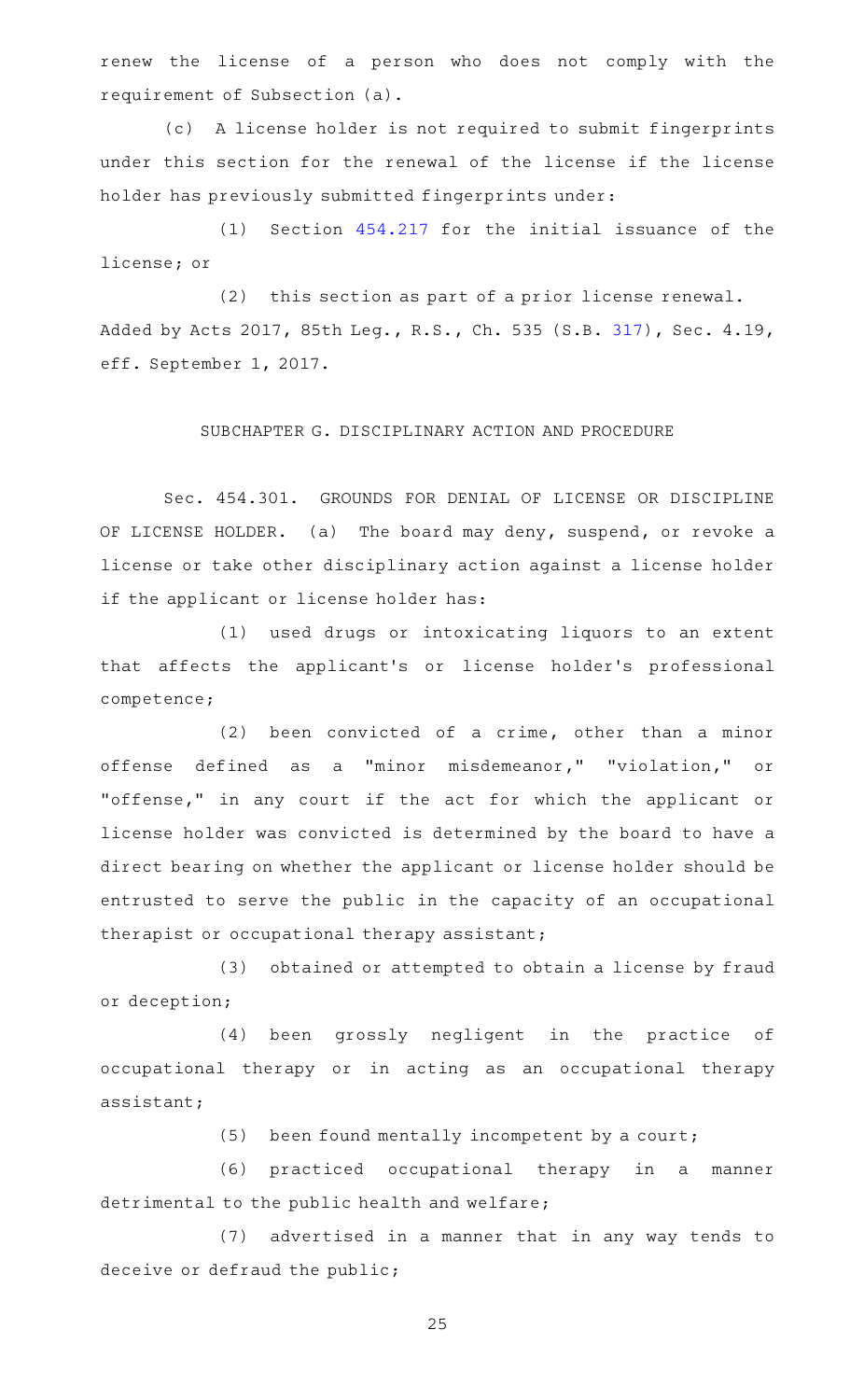(8) had a license to practice occupational therapy revoked or suspended or had other disciplinary action taken against the applicant or license holder by the proper licensing authority of another state, territory, or nation; or

(9) had the applicant's or license holder's application for a license refused, revoked, or suspended by the proper licensing authority of another state, territory, or nation.

(b) If a license suspension is probated, the board may require the license holder to:

(1) report regularly to the board on matters that are the basis of the probation;

(2) limit practice to the areas prescribed by the board; or

(3) continue or review continuing professional education until the license holder attains a degree of skill satisfactory to the board in those areas that are the basis of the probation.

Acts 1999, 76th Leg., ch. 388, Sec. 1, eff. Sept. 1, 1999.

Sec. 454.302. PROCEDURES FOR DISCIPLINARY ACTION; SCHEDULE OF SANCTIONS. (a) Proceedings for disciplinary action against a license holder and appeals from those proceedings are governed by Chapter [2001](https://statutes.capitol.texas.gov/GetStatute.aspx?Code=GV&Value=2001), Government Code.

(b) After a hearing by the State Office of Administrative Hearings, the board may deny or refuse to renew a license, suspend or revoke a license, reprimand a license holder, or impose probationary conditions.

(c) The State Office of Administrative Hearings shall use the schedule of sanctions adopted by the board by rule for a sanction imposed as the result of a hearing conducted by the office. Acts 1999, 76th Leg., ch. 388, Sec. 1, eff. Sept. 1, 1999.

Sec. 454.3025. SCHEDULE OF SANCTIONS. (a) The board by rule shall adopt a schedule of administrative penalties and other sanctions that the board may impose under this chapter. In adopting the schedule of sanctions, the board shall ensure that the amount of the penalty or severity of the sanction imposed is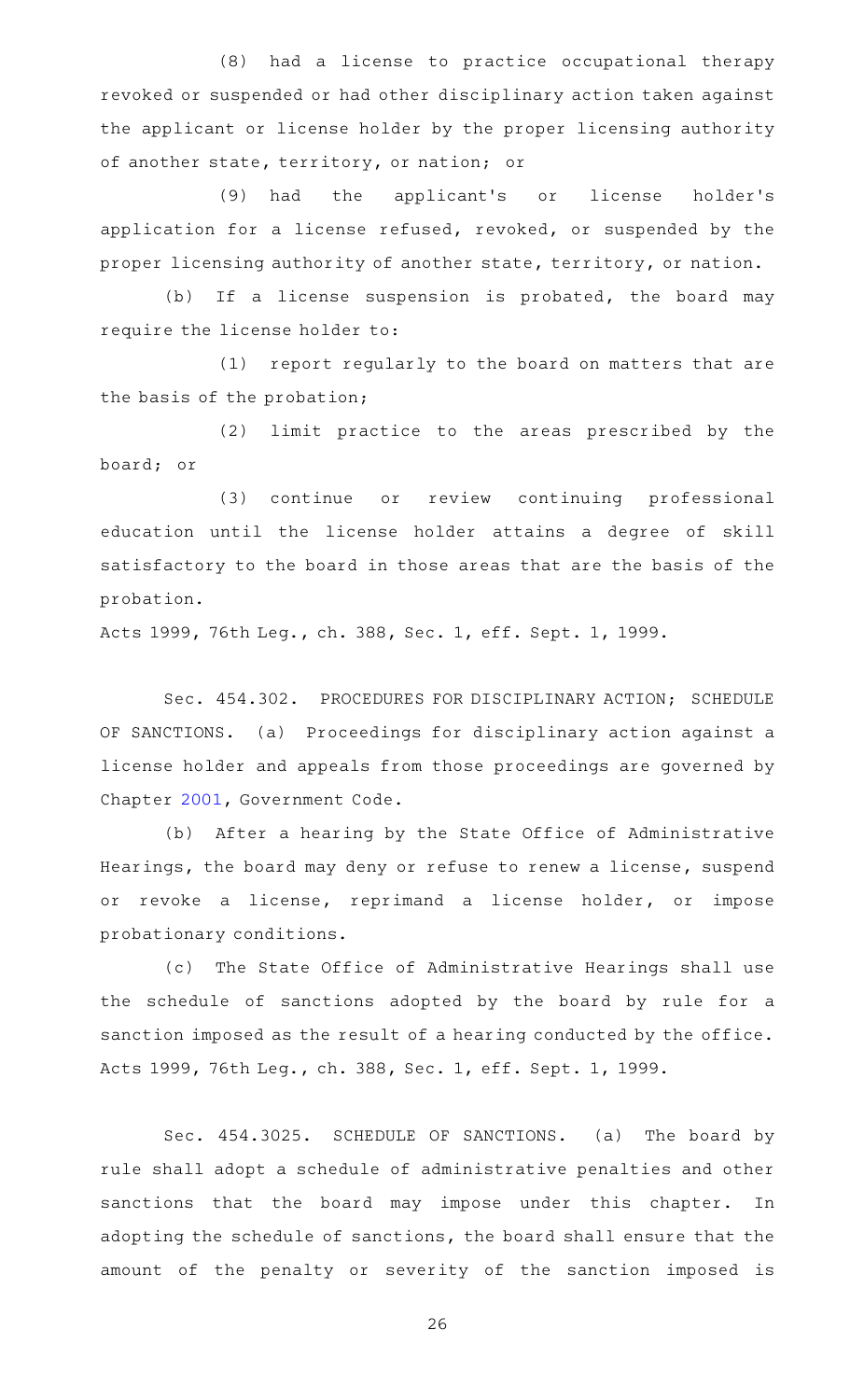appropriate to the type of violation or conduct that is the basis for disciplinary action. In determining the appropriate disciplinary action, including the amount of any administrative penalty to assess, the board shall consider:

 $(1)$  the seriousness of the violation, including:

(A) the nature, circumstances, extent, and gravity of the violation; and

(B) the hazard or potential hazard created to the health, safety, or economic welfare of the public;

 $(2)$  the history of previous violations;

(3) the amount necessary to deter future violations;

 $(4)$  efforts to correct the violation;

(5) the economic harm to the public interest or public confidence caused by the violation;

 $(6)$  whether the violation was intentional; and

(7) any other matter that justice requires.

(b) The board shall make the schedule of sanctions adopted under Subsection (a) available to the public on request. Added by Acts 2017, 85th Leg., R.S., Ch. 535 (S.B. [317](http://www.legis.state.tx.us/tlodocs/85R/billtext/html/SB00317F.HTM)), Sec. 4.20, eff. September 1, 2017.

Sec. 454.303. ISSUANCE OF LICENSE AFTER DENIAL; REISSUANCE OF LICENSE. On application by the person, the board may issue a license to a person whose license has been denied or reissue a license to a person who has been disciplined by the board. The application:

(1) may not be made before the 180th day after the date the denial or discipline order became final; and

(2) must be made in the manner and form the board requires.

Acts 1999, 76th Leg., ch. 388, Sec. 1, eff. Sept. 1, 1999.

Sec. 454.304. INFORMAL PROCEEDINGS. (a) The board by rule shall adopt procedures governing:

(1) informal disposition of a contested case under Section [2001.056](https://statutes.capitol.texas.gov/GetStatute.aspx?Code=GV&Value=2001.056), Government Code; and

(2) informal proceedings held in compliance with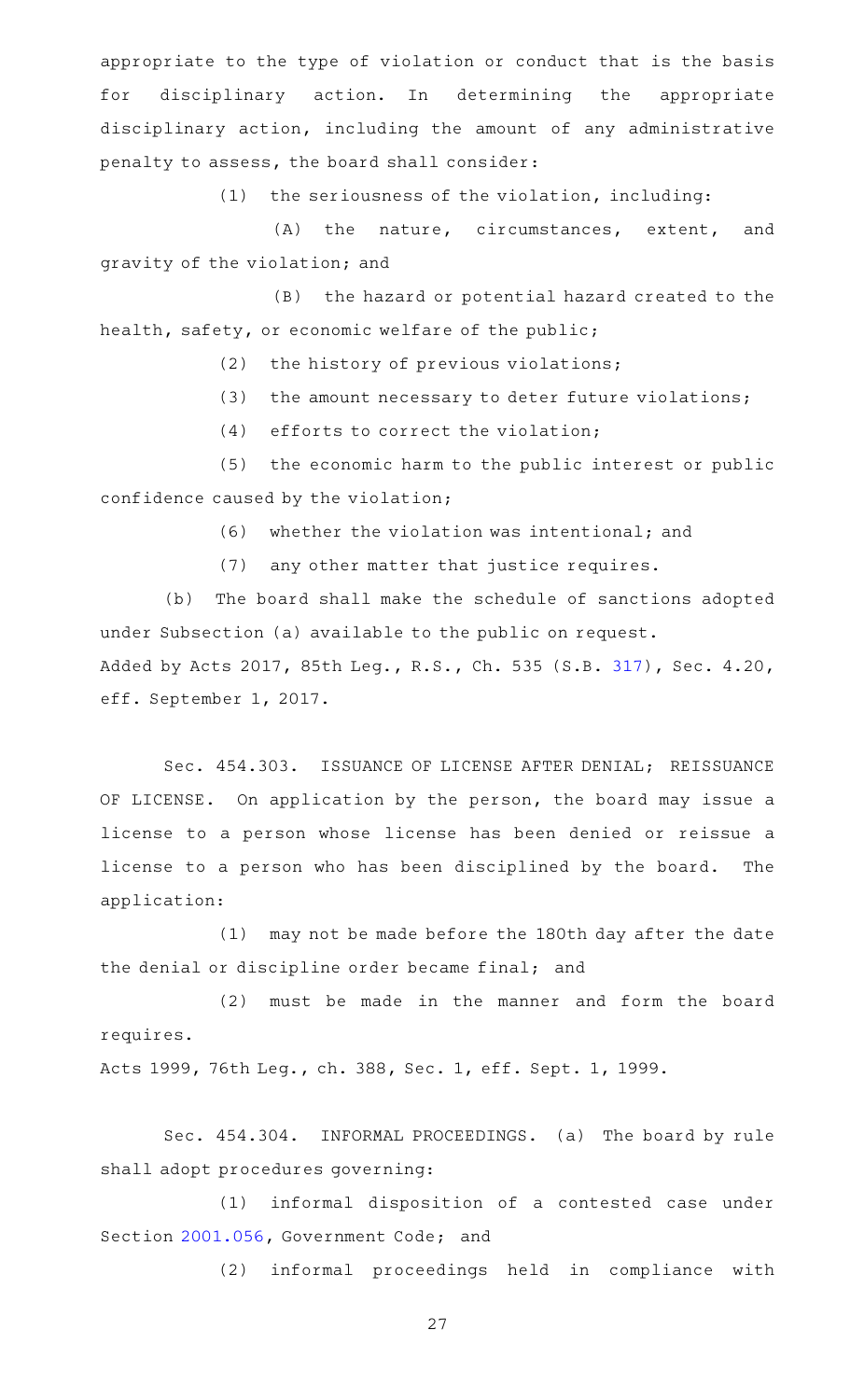Section [2001.054](https://statutes.capitol.texas.gov/GetStatute.aspx?Code=GV&Value=2001.054), Government Code.

(b) A rule adopted under this section must:

(1) provide the complainant and the license holder an opportunity to be heard; and

(2) require the presence of the board's legal counsel or a representative of the attorney general to advise the board or the board's employees.

Acts 1999, 76th Leg., ch. 388, Sec. 1, eff. Sept. 1, 1999.

Sec. 454.305. EMERGENCY SUSPENSION. (a) The board may temporarily suspend a license issued under this chapter on an emergency basis if the board determines that the continued practice by the license holder constitutes a continuing or imminent threat to the public health or welfare.

(b) A temporary suspension under this section requires a two-thirds vote by the board.

(c) A license temporarily suspended under this section may be suspended without notice or hearing if, at the time the suspension is ordered, a hearing on whether to institute a disciplinary proceeding against the license holder is scheduled to be held not later than the 14th day after the date of the temporary suspension. A second hearing on the suspended license must be held not later than the 60th day after the date the temporary suspension was ordered. If the second hearing is not held within the required time, the suspended license is automatically reinstated.

(d) The board shall adopt rules that establish procedures and standards for the temporary suspension of a license under this section.

Added by Acts 2001, 77th Leg., ch. 1420, Sec. 14.216(a), eff. Sept. 1, 2001.

Sec. 454.306. SUBPOENA. (a) The board may request or compel by subpoena:

(1) the attendance of a witness for examination under oath; and

(2) the production for inspection and copying of records, documents, and other evidence relevant to the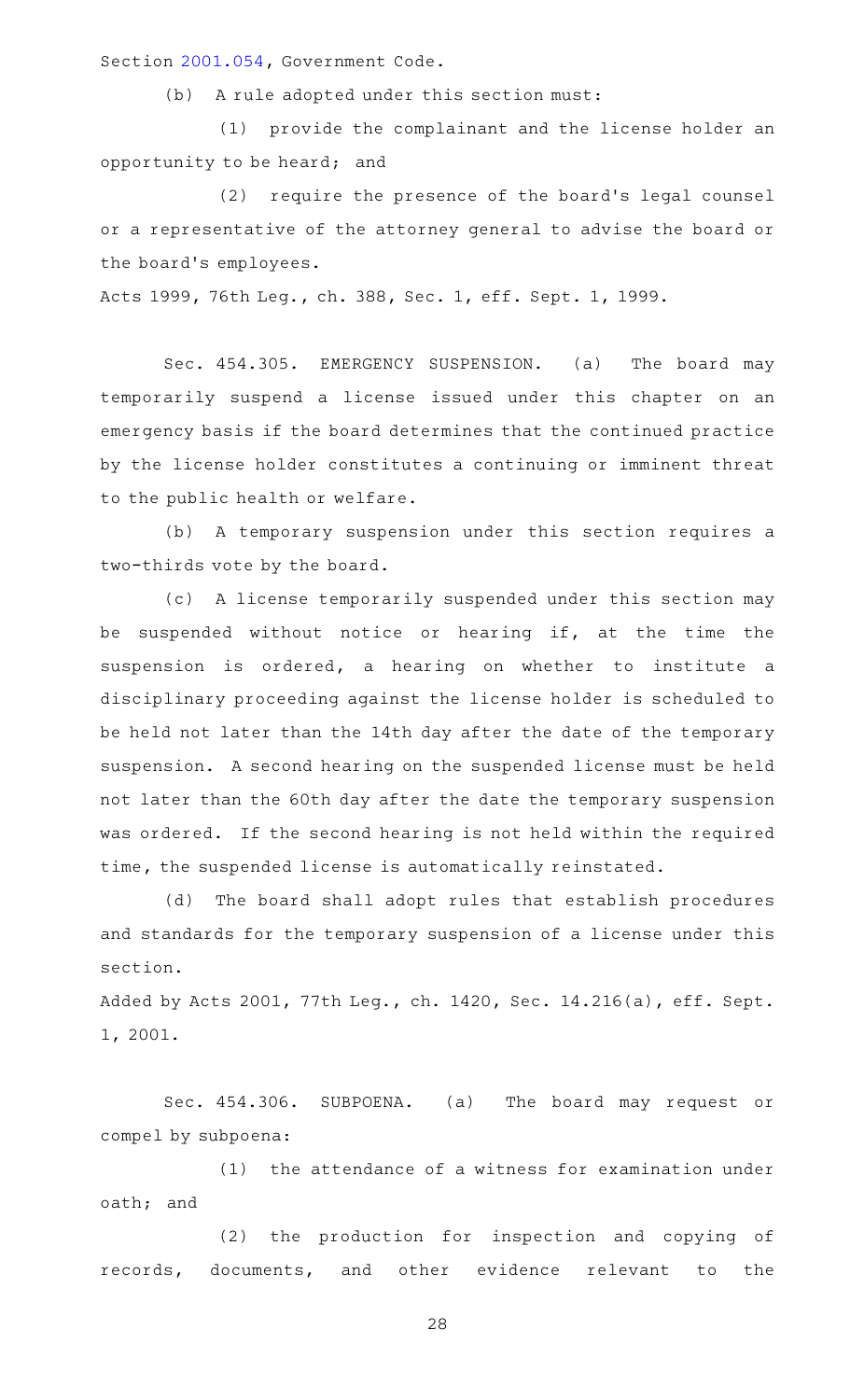investigation of an alleged violation of this chapter.

(b) If a person fails to comply with a subpoena issued under this section, the board, acting through the attorney general, may bring an action to enforce the subpoena in a district court in Travis County or in a county in which a hearing conducted by the board may be held. If the court determines that good cause exists for the subpoena, the court shall order compliance. The court may punish for contempt a person who does not obey the order. Added by Acts 2001, 77th Leg., ch. 1420, Sec. 14.217(a), eff. Sept. 1, 2001.

# SUBCHAPTER H. PENALTIES AND ENFORCEMENT PROCEDURES

Sec. 454.351. INJUNCTIVE RELIEF. The attorney general, a district attorney, a county attorney, or any other person may institute a proceeding to enforce this chapter, including a suit to enjoin a person from practicing occupational therapy without complying with this chapter.

Acts 1999, 76th Leg., ch. 388, Sec. 1, eff. Sept. 1, 1999.

Sec. 454.352. MONITORING OF LICENSE HOLDER. The board by rule shall develop a system for monitoring a license holder 's compliance with this chapter. The rules must include procedures for:

(1) monitoring for compliance a license holder who is ordered by the board to perform a certain act; and

(2) identifying and monitoring each license holder who represents a risk to the public.

Acts 1999, 76th Leg., ch. 388, Sec. 1, eff. Sept. 1, 1999.

Sec. 454.3521. ADMINISTRATIVE PENALTY. (a) The board may impose an administrative penalty against a person licensed under this chapter who violates this chapter or a rule or order adopted under this chapter.

(b) The penalty may not exceed \$200, and each day a violation continues or occurs is a separate violation for the purpose of imposing a penalty. The amount of the penalty shall be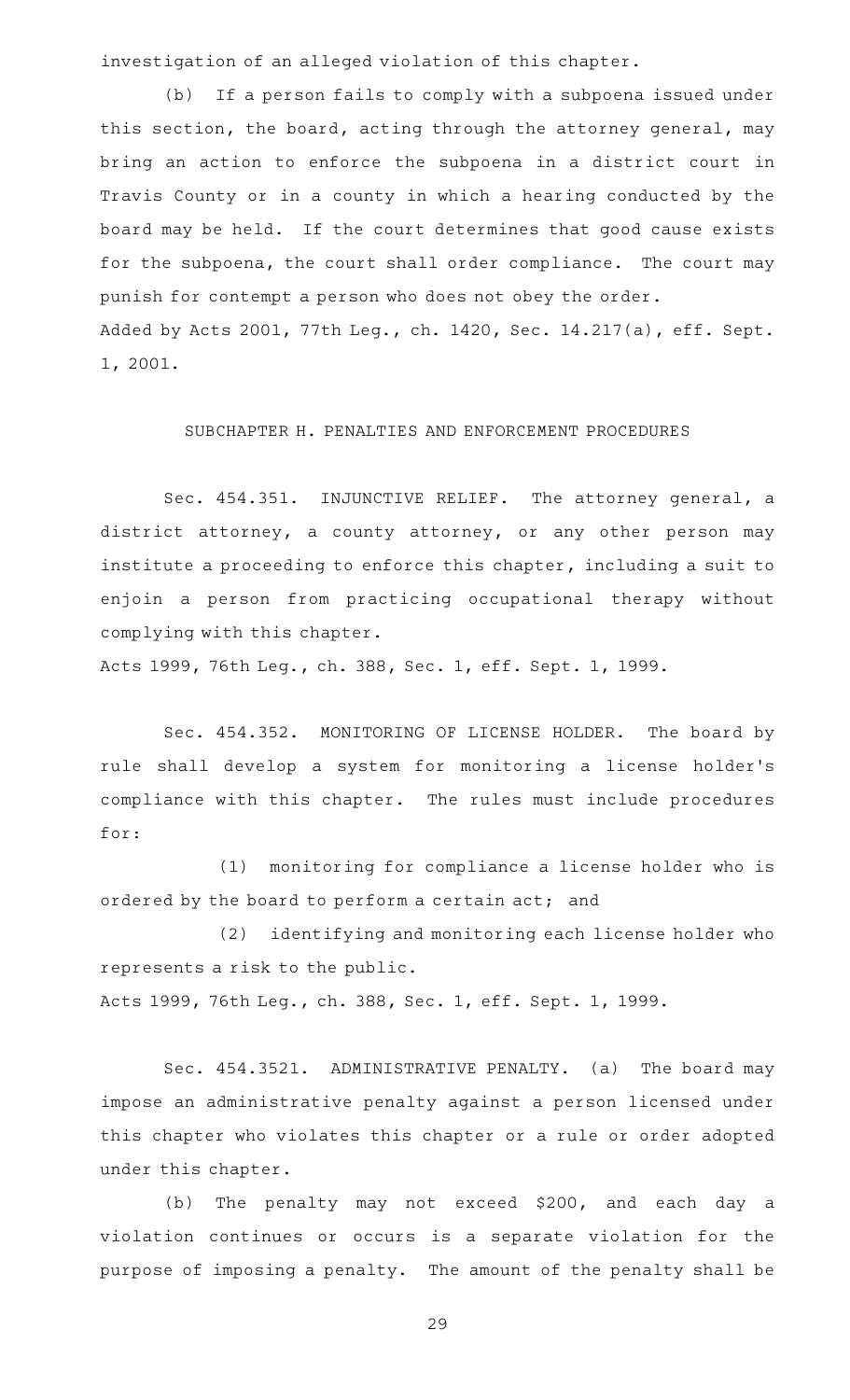determined according to the sanctions schedule under Section [454.3025](https://statutes.capitol.texas.gov/GetStatute.aspx?Code=OC&Value=454.3025).

(c) The person may stay enforcement during the time the order is under judicial review if the person pays the penalty to the court clerk or files a supersedeas bond with the court in the amount of the penalty. A person who cannot afford to pay the penalty or file the bond may stay enforcement by filing an affidavit like that required by the Texas Rules of Civil Procedure for a party who cannot afford to file security for costs, except that the board may contest the affidavit as provided by those rules.

(d) A proceeding to impose an administrative penalty is subject to Chapter [2001](https://statutes.capitol.texas.gov/GetStatute.aspx?Code=GV&Value=2001), Government Code.

Added by Acts 2001, 77th Leg., ch. 1420, Sec. 14.218(a), eff. Sept. 1, 2001.

Amended by:

Acts 2017, 85th Leg., R.S., Ch. 535 (S.B. [317](http://www.legis.state.tx.us/tlodocs/85R/billtext/html/SB00317F.HTM)), Sec. 4.21, eff. September 1, 2017.

Acts 2017, 85th Leg., R.S., Ch. 535 (S.B. [317](http://www.legis.state.tx.us/tlodocs/85R/billtext/html/SB00317F.HTM)), Sec. 4.21, eff. September 1, 2019.

Sec. 454.353. CIVIL PENALTY. (a) A person found by a court to have violated this chapter is liable to this state for a civil penalty of \$200 for each day the violation continues.

(b) A civil penalty may be recovered in a suit brought by the attorney general, a district attorney, a county attorney, or any other person.

Acts 1999, 76th Leg., ch. 388, Sec. 1, eff. Sept. 1, 1999.

Sec. 454.354. RECOVERY OF COSTS AND FEES. A person other than the attorney general, a district attorney, or a county attorney who brings an action to enforce this chapter or for injunctive relief may recover the person's court costs and attorney 's fees.

Acts 1999, 76th Leg., ch. 388, Sec. 1, eff. Sept. 1, 1999.

Sec. 454.355. CRIMINAL OFFENSE. (a) A person commits an offense if the person knowingly violates this chapter.